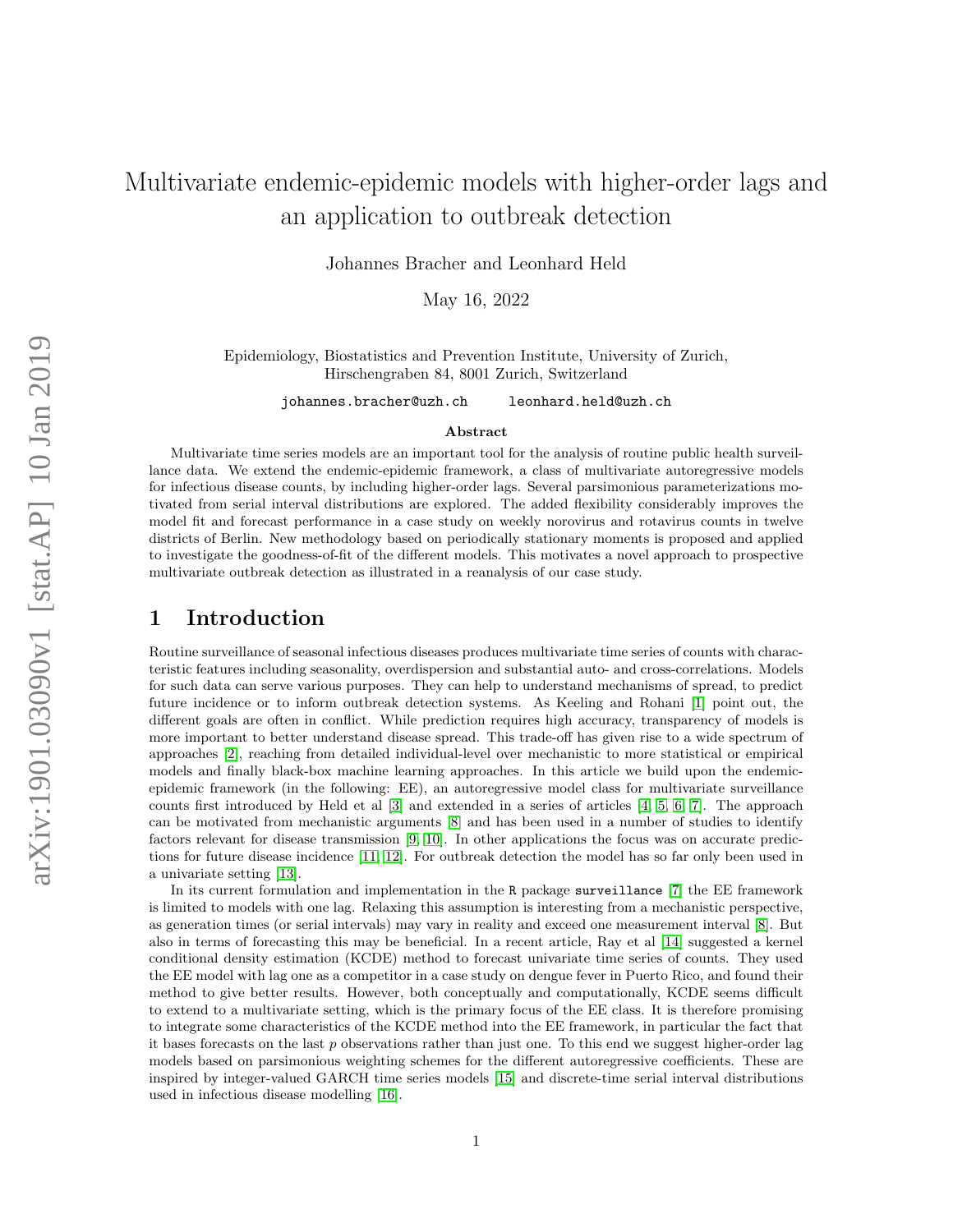Multivariate periodic models are an important special case within the EE framework and frequently applied in the absence of long-term temporal trends [\[4,](#page-16-3) [7,](#page-16-6) [9\]](#page-16-8). We therefore analyse such models more closely, taking into account the extension to higher-order lags. In particular we address their periodically stationary properties [\[17\]](#page-16-16) and show how to compute periodically stationary moments. These give a concise description of the model behaviour during different parts of the year, enhancing interpretability and enabling new strategies for model assessment. We introduce visual tools and a new goodness-of-fit test to assess how well a model reflects the seasonal structure of the data. A well-fitting model can in turn be used to assess whether a new observation is out of the ordinary. We exploit this in new algorithms for uni- and multivariate outbreak detection.

The article is structured as follows. Section [2](#page-1-0) introduces our case studies on two gastrointestinal diseases in the German state of Berlin. In Section [3.1,](#page-1-1) a brief overview on the EE model class is given before it is extended towards higher-order lag structures in Section [3.2.](#page-3-0) In Sections [3.3](#page-4-0) and [3.4](#page-4-1) we study the periodically stationary properties of the extended model class and propose ways of using them for model assessment. We then apply the model to the case studies on gastrointestinal diseases model [4,](#page-5-0) comparing the fit and predictive performance of different variants. In Section [5](#page-8-0) the potential of periodically stationary moments in outbreak detection is addressed before a brief discussion in Section [6](#page-12-0) concludes the article.

## <span id="page-1-0"></span>2 Case study: Surveillance of gastrointestinal diseases

Norovirus and rotavirus are common causes of viral gastroenteritis, with symptoms including diarrhoea, vomiting, fever and headaches. Both are highly transmissible with low infectious doses. They can be transmitted directly from person to person, but, due to their high environmental stability, also via contaminated food or items.[\[18\]](#page-16-17) The average generation time is 3–4 days for norovirus and 5–6 days for rotavirus.[\[19\]](#page-16-18) For rotavirus a vaccine has been available since 2006, while this is not the case for norovirus. In Germany both diseases are notifiable and the Robert Koch Institute, Germany's national public health institute, makes weekly numbers of reported cases available (<https://survstat.rki.de>). We consider counts from the twelve districts of Berlin, Germany's largest city, from week 2011-W01 through 2017-W52 (downloaded on 30 Aug 2018). Figure [1](#page-2-0) shows weekly totals and the spatial distribution over the twelve districts. We also show counts from the districts of Pankow and Spandau, Berlin's largest and smallest, respectively, which will serve for illustration throughout the article (see the Supplementary Material for the other districts). Both time series show stable seasonal patterns but no long-term trends. Norovirus typically peaks in the winter, rotavirus in late winter and spring. Note that parts of the norovirus data have been used in previous work [\[7,](#page-16-6) [12\]](#page-16-11).

## 3 Methodology

## <span id="page-1-1"></span>3.1 The endemic-epidemic model

The endemic-epidemic (EE) model, first introduced by Held et al [\[3\]](#page-16-2) and extended in a series of subsequent papers [\[4,](#page-16-3) [5,](#page-16-4) [6,](#page-16-5) [7\]](#page-16-6), is a statistical time series model for multivariate infectious disease surveillance counts. Given the past, the number of cases  $Y_{it}$  in unit  $i \in \{1, \ldots, m\}$  and week t is assumed to follow a negative binomial distribution

<span id="page-1-2"></span>
$$
Y_{it} | Y_{t-1} \sim \text{NBin}(\lambda_{it}, \psi_i) \tag{1}
$$

with (conditional) mean  $\lambda_{it}$  and overdispersion parameter  $\psi_i$  so that  $\text{Var}(Y_{it} | Y_{t-1}) = \lambda_{it} + \psi_i \lambda_{it}^2$ . A common simplification is to assume just one global overdispersion parameter, i.e.  $\psi_i = \psi$  for  $i = 1, \ldots, m$ . Counts from different units i and j at time t are assumed to be conditionally independent given  $Y_{t-1}$ .

The conditional mean  $\lambda_{it}$  in [\(1\)](#page-1-2) is further decomposed into

<span id="page-1-3"></span>
$$
\lambda_{it} = \nu_{it} + \phi_{it} \sum_{j=1}^{m} [w_{ji}] Y_{j,t-1},
$$
\n(2)

where  $\nu_{it}$  is referred to as the *endemic component* and represents the part of the incidence that cannot be explained by previous cases. For norovirus and rotavirus this includes for instance sporadic foodborne cases. The remaining autoregressive term in [\(2\)](#page-1-3) is the *epidemic component* and describes how the incidence in region i is linked to previous cases  $Y_{j,t-1}$  in units  $j = 1, \ldots, m$ . The parameters  $\nu_{it}$  and  $\phi_{it}$  are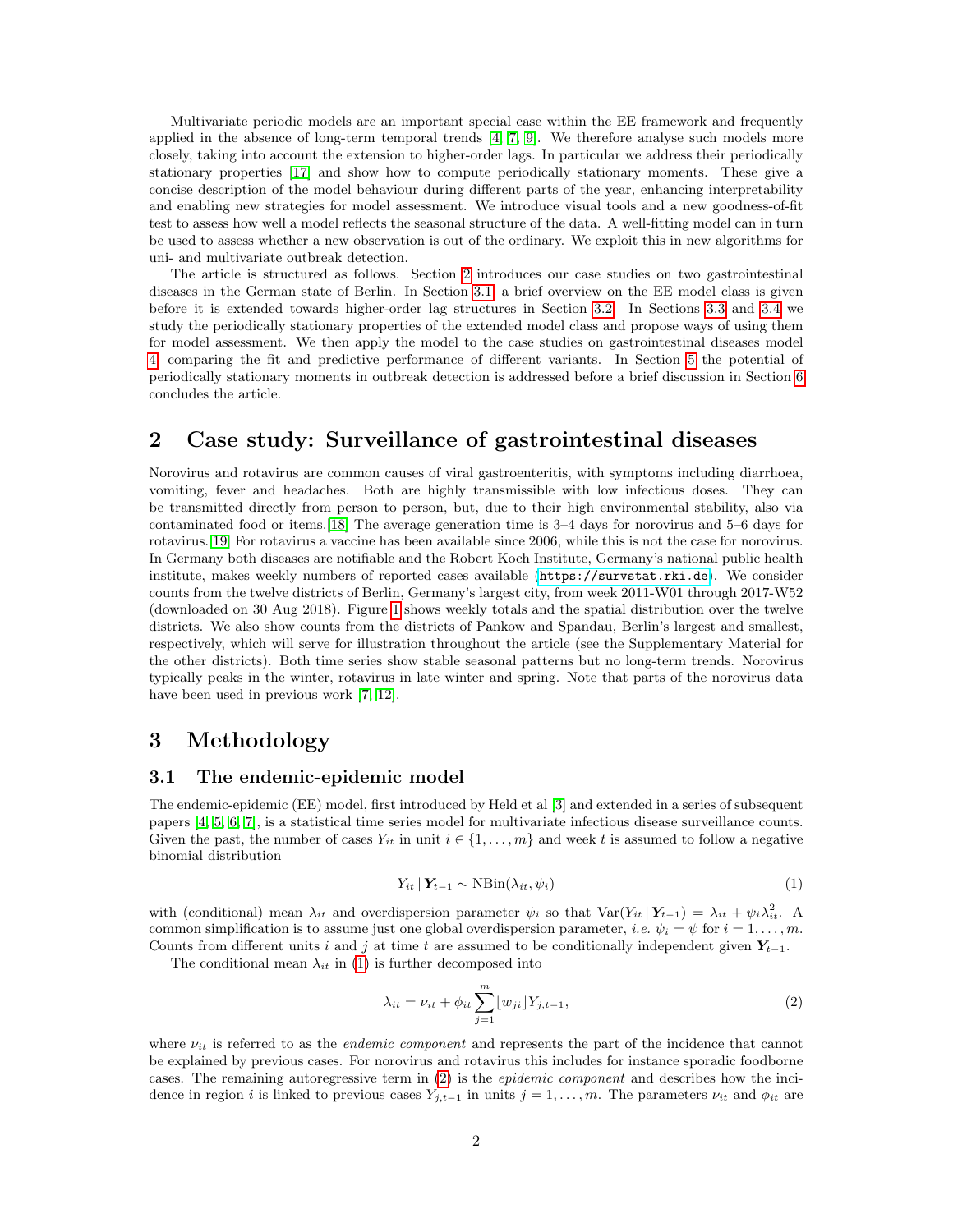

<span id="page-2-0"></span>Figure 1: Weekly number of norovirus (left) and rotavirus (right) cases in Berlin, 2011–2017. Top row: Pooled over the twelve city districts. Second and third row: Districts of Pankow and Spandau. Plots for the remaining districts can be found in the Supplementary Material. Bottom row: Average number of cases per year and 100,000 inhabitants in the twelve districts.

constrained to be non-negative and modelled in a log-linear fashion, for instance with sine-cosine terms to account for seasonality [\[5\]](#page-16-4). Long-term temporal trends and covariates like meteorological conditions [\[8\]](#page-16-7) or vaccination coverage [\[9\]](#page-16-8) could also be included.

The coupling between units is described by normalized weights  $\lfloor w_{ji} \rfloor = w_{ji}/\sum_{h=1}^{m} w_{jh}$ . Parsimonious parameterizations for different types of stratification exist, including the use of social contact matrices for spread across age groups [\[10\]](#page-16-9) and power law weights to describe spatial spread [\[6\]](#page-16-5). In the latter case the weights are specified as

<span id="page-2-1"></span>
$$
w_{ji} = (o_{ji} + 1)^{-\rho} \tag{3}
$$

where  $o_{ii}$  is the path distance between the regions j and i (with  $o_{ii} = 0$ ) and  $\rho$  is a decay parameter to be estimated from the data. The power law formulation is motivated from human movement behaviour [\[20\]](#page-16-19) and has been found to be an efficient way of capturing spatial dependence, yielding similar or even better results than complex approaches based on mobility data [\[21\]](#page-17-0).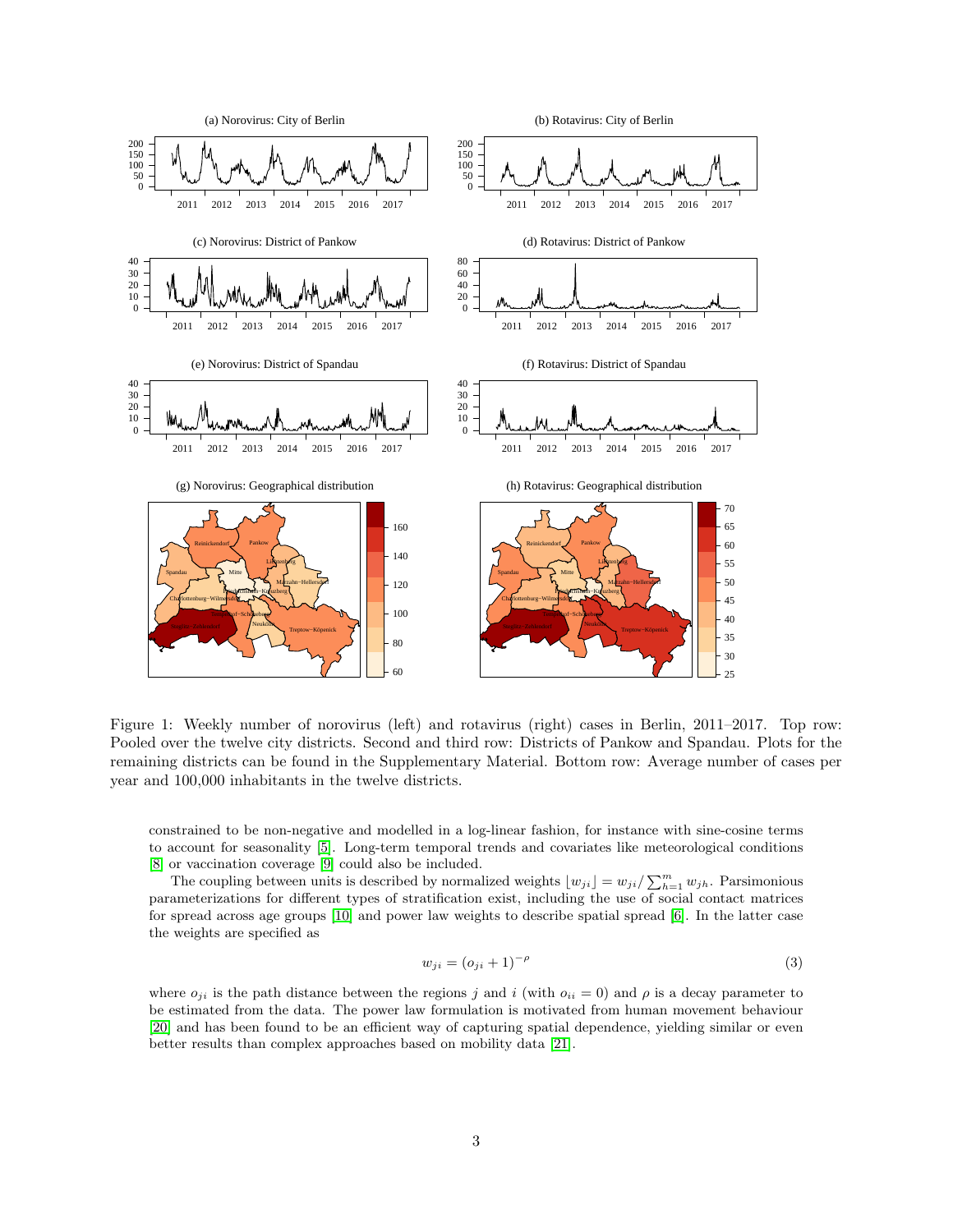## <span id="page-3-0"></span>3.2 Higher-order lags

<span id="page-3-1"></span>Formulation [\(2\)](#page-1-3) is restrictive as it only takes into account cases from time  $t - 1$ , but ignores observations further back in the past. In the following we include higher-order lags, starting with the simple univariate formulation

$$
\lambda_t = \nu + \sum_{d=1}^p \phi_d Y_{t-d},\tag{4}
$$

where the autoregressive coefficients  $\phi_d$ ,  $d = 1, \ldots, p$  are again assumed to be non-negative. However, unconstrained maximum likelihood estimation of the coefficients  $\phi_d$  may become unstable for larger p [\[16\]](#page-16-15). A more parsimonious formulation can be obtained by keeping  $p = 1$ , but adding an autoregression on the past conditional mean  $\lambda_{t-1}$  to [\(4\)](#page-3-1) [\[15\]](#page-16-14):

$$
\lambda_t = \nu + \phi Y_{t-1} + \kappa \lambda_{t-1}
$$

For  $0 \leq \kappa \leq 1$  this corresponds to an ARMA(1, 1)-type model with equivalent AR representation

$$
\lambda_t = \frac{\nu}{1 - \kappa} + \frac{\phi}{1 - \kappa} \sum_{d=1}^{\infty} u_d Y_{t-d} \tag{5}
$$

<span id="page-3-3"></span>where the weights

<span id="page-3-4"></span><span id="page-3-2"></span>
$$
u_d = (1 - \kappa)\kappa^{d-1} \tag{6}
$$

for  $d = 1, 2, \ldots$  are geometrically decaying. A combination of [\(4\)](#page-3-1) and [\(5\)](#page-3-2),

<span id="page-3-7"></span>
$$
\lambda_t = \nu + \phi \sum_{d=1}^p \lfloor u_d \rfloor Y_{t-d} \tag{7}
$$

with normalized weights  $[u_d] = u_d / \sum_{d'=1}^p u_{d'}$  based on [\(6\)](#page-3-3) is a promising formulation for diseases reported on a weekly basis. From a mechanistic perspective the weights  $u_d$  can be interpreted as the discretized generation time or serial interval distribution, with [\(6\)](#page-3-3) corresponding to a geometric distribution. Another option [\[22\]](#page-17-1) is the shifted Poisson distribution with weights

$$
u_d = \frac{\kappa^{d-1}}{(d-1)!} \exp(-\kappa), \quad \kappa > 0, d = 1, 2, \dots
$$
 (8)

This may be more suitable for daily data or long generation times as, unlike [\(6\)](#page-3-3), it does not force the first lag to be the most important. We moreover consider a simple version of [\(7\)](#page-3-4) with  $p = 2$  (in the following denoted as " $AR2$ "), *i.e.* 

<span id="page-3-8"></span><span id="page-3-5"></span>
$$
u_1 = \kappa, \ \ u_2 = 1 - \kappa, \ \ 0 < \kappa < 1. \tag{9}
$$

Weights based on discretized versions of continuous distributions like the gamma distribution [\[16\]](#page-16-15) could also be examined. Turning to the multivariate setting we specify the EE model with higher-order lags as

$$
Y_{it} | Y_{< t} \sim \text{NBin}(\lambda_{it}, \psi_i) \tag{10}
$$

<span id="page-3-6"></span>
$$
\lambda_{it} = \nu_{it} + \phi_{it} \sum_{d=1}^{p} \sum_{j=1}^{m} [u_d] [w_{ji}] Y_{j,t-d}, \qquad (11)
$$

so the weights  $|u_d|$  are the same for all units. Here  $Y_{\leq t}$  denotes the relevant observations prior to time t. As before, a pre-specified number of lags  $p$  is included and the lag weights are normalized to  $\lfloor u_d \rfloor = u_d / \sum_{d'=1}^p u_{d'}$ . A related formulation with pre-specified weights  $\lfloor u_d \rfloor$  can be found in work by Wang et al [\[23\]](#page-17-2).

We have extended the likelihood-based inference procedure from the surveillance package [\[4,](#page-16-3) [11\]](#page-16-10) to allow for higher-order lags in the package hhh4addon (see Appendix [A\)](#page-13-0). The weighting parameter  $\kappa$  (or a suitable transformation) is estimated via a profile likelihood approach while for a given  $\kappa$  optimization is based on a Newton-Raphson method with analytical formulae for gradients and Hessians. Once the maximum is found the full log-likelihood function can be differentiated numerically to obtain standard errors based on the observed Fisher information matrix of all unknown parameters. This way the uncertainty in  $\kappa$  is accounted for correctly in all standard errors, despite the fact that profiling is used in the optimization.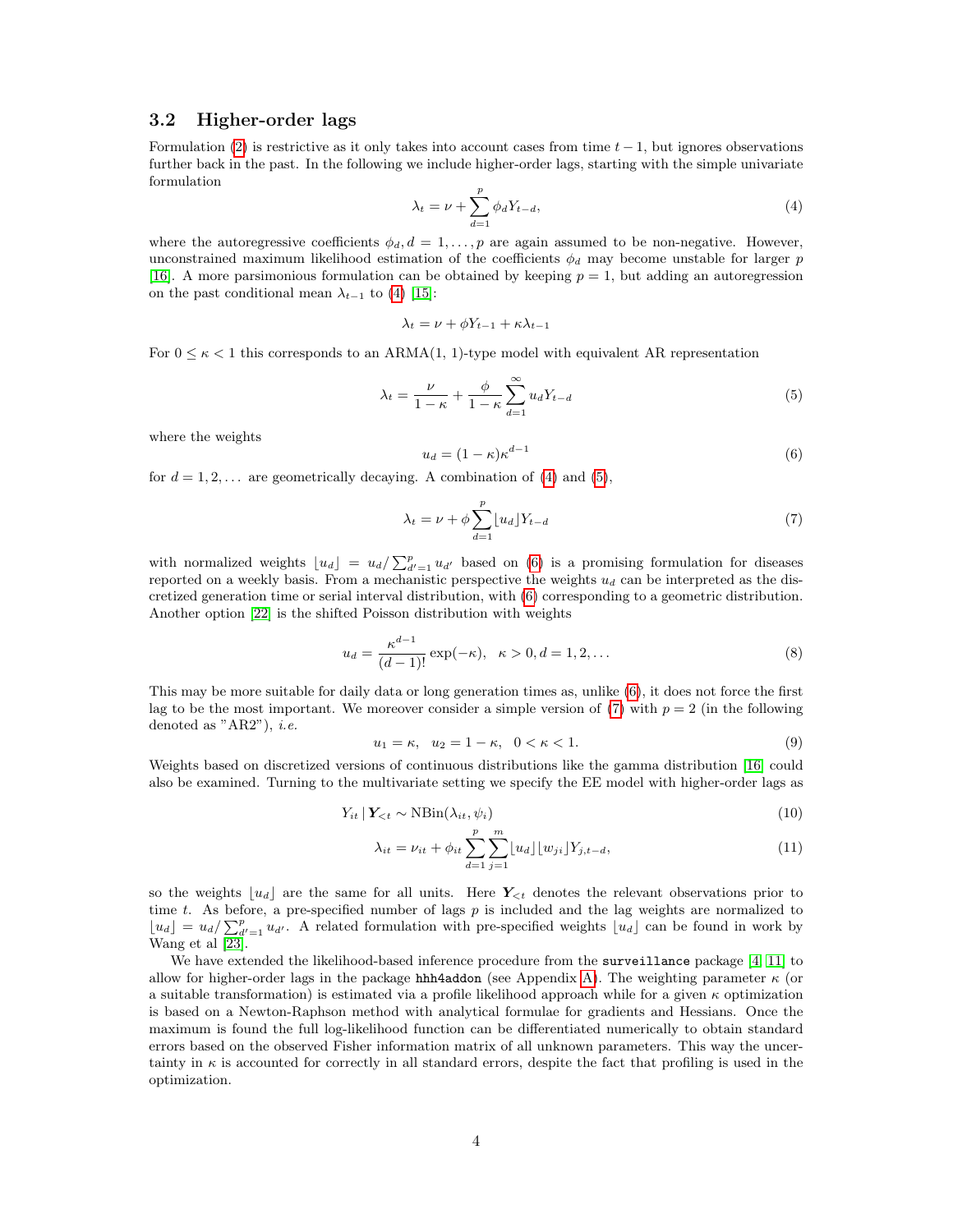## <span id="page-4-0"></span>3.3 Periodic stationarity

In many instances [\[4,](#page-16-3) [7,](#page-16-6) [9,](#page-16-8) [12\]](#page-16-11) EE models take a periodic structure with cycles of length  $\omega \in \mathbb{N}^+$ , *i.e.*  $\nu_{it} = \nu_{i,t+\omega}$  and  $\phi_{it} = \phi_{i,t+\omega}$  for  $t \in \mathbb{Z}$ . They then fall into the large class of periodic autoregressive models. These have found applications in numerous disciplines, see Gardner et al[\[17\]](#page-16-16) for an overview and Moriña et al[\[24\]](#page-17-3) for an example from infectious disease epidemiology. A rich body of methodological literature exists; in particular periodic autoregressive moving average (PARMA) models have been studied in much detail, see for instance the works by Lund and Basawa [\[25,](#page-17-4) [26\]](#page-17-5).

We now describe how to compute the periodically stationary moments of EE models, a more formal derivation with proofs is given in Appendix [B.](#page-13-1) An m-dimensional vector process  ${Y_t = (Y_{1t},..., Y_{mt})}$ ;  $t \in$  $\mathbb{Z}$ } is called periodically stationary in the mean with period  $\omega$  if  $\mu_t = \mathsf{E}(Y_t)$  exists and  $\mu_t = \mu_{t+\omega}$  holds for all  $t \in \mathbb{Z}$ . The process is called periodically stationary of second order if the same periodicity holds for the autocovariance functions  $\gamma_t(d) = \text{Cov}(\mathbf{Y}_t, \mathbf{Y}_{t-d}),$  *i.e.*  $\gamma_t(d) = \gamma_{t+\omega}(d)$  for all  $d = 0, 1, 2, \dots$  The periodically stationary variances are also denoted by  $\sigma_{it}^2 = \text{Var}(Y_{it})$ .

We first consider the univariate formulation

$$
Y_t | Y_{t-1}, Y_{t-2}, \dots \sim \text{NBin}(\lambda_t, \psi_t)
$$
\n
$$
(12)
$$

<span id="page-4-3"></span><span id="page-4-2"></span>
$$
\lambda_t = \nu_t + \phi_t Y_{t-1} + \kappa_t \lambda_{t-1},\tag{13}
$$

where  $\nu_t, \phi_t, \kappa_t, \psi_t$  are periodic with period  $\omega$ . To relax the AR(1) assumption the lagged conditional mean  $\kappa_t \lambda_{t-1}$  is included in [\(13\)](#page-4-2), leading to a periodic version of the negative binomial INGARCH(1, 1) model by Zhu [\[15\]](#page-16-14). As mentioned in Section [3.2,](#page-3-0) this is closely related to a geometric lag structure. To be in line with the existing literature we also allow for periodicity in  $\kappa_t$  and the overdispersion parameter  $\psi_t$ . A similar periodic Poisson INGARCH model has been suggested by Bentarzi and Bentarzi [\[27\]](#page-17-6), stationarity conditions for the negative binomial case are given in work by Aknouche et al [\[28\]](#page-17-7). Building on their results the periodically stationary moments for model  $(12)$ – $(13)$  can be obtained. To simplify the notation we set  $\prod_{i=0}^{k} x_i = 1$  for  $k < 0$  in the following. If  $\prod_{l=1}^{\omega} (\phi_l + \kappa_l) < 1$ , the process  $\{Y_t\}$  is periodically stationary in the mean with period  $\omega$  and means

<span id="page-4-6"></span><span id="page-4-5"></span>
$$
\mu_t = \frac{\sum_{i=0}^{\omega-1} \left\{ \nu_{t-i} \prod_{l=0}^{i-1} \left( \phi_{t-l} + \kappa_{t-l} \right) \right\}}{1 - \prod_{l=1}^{\omega} \left( \phi_l + \kappa_l \right)}.
$$
\n(14)

The process can thus be periodically stationary even if  $(\phi_t + \kappa_t) > 1$  for some t. During such periods the process can exhibit strong growth, as is needed to capture seasonal disease outbreaks. Under the stricter condition  $\prod_{l=1}^{\omega} h_l < 1$  with  $h_l = \left\{ (\phi_l + \kappa_l)^2 + \phi_l^2 \psi_{l-1} \right\}$  the model is second-order periodically stationary with variances

$$
\sigma_t^2 = q_t^2 + (\psi_t + 1) \frac{\sum_{i=0}^{\omega - 1} \phi_{t-i}^2 q_{t-i-1}^2 \prod_{l=0}^{i-1} h_{t-l}}{1 - \prod_{l=1}^{\omega} h_l}
$$
(15)

and autocovariance function

$$
\gamma_t(d) = \left\{ \prod_{i=0}^{d-2} (\phi_{t-i} + \kappa_{t-i}) \right\} \left\{ \phi_{t-d+1} \sigma_{t-d}^2 + \kappa_{t-d+1} \frac{\sigma_{t-d}^2 - q_{t-d}^2}{\psi_{t-d} + 1} \right\}, \quad d = 1, 2, \dots,
$$
 (16)

where  $q_t^2 = \mu_t + \psi_t \mu_t^2$ . For multivariate models with higher-order lags as in [\(10\)](#page-3-5)–[\(11\)](#page-3-6) we can still obtain the periodically stationary means analytically while this turns out to be difficult for the variance/covariance structure. However, it is possible to compute the latter numerically using a recursive relationship, see Appendix [B.2](#page-14-0) for details.

### <span id="page-4-1"></span>3.4 Model diagnostics using periodically stationary moments

A common way to check whether a model fits the data well is to consider conditional Pearson residuals

<span id="page-4-7"></span><span id="page-4-4"></span>
$$
e_{it} = \frac{y_{it} - \mathsf{E}(Y_{it} | \mathbf{y}_{
$$

where  $y_{it}$  are the observed counts. The residuals  $e_{it}$  should be approximately uncorrelated with mean 0 and variance 1. We here suggest a complementary approach where instead of the conditional moments in [\(17\)](#page-4-4) unconditional, *i.e.* periodically stationary moments  $\mu_{it}$  and  $\sigma_{it}$  are used. These are properties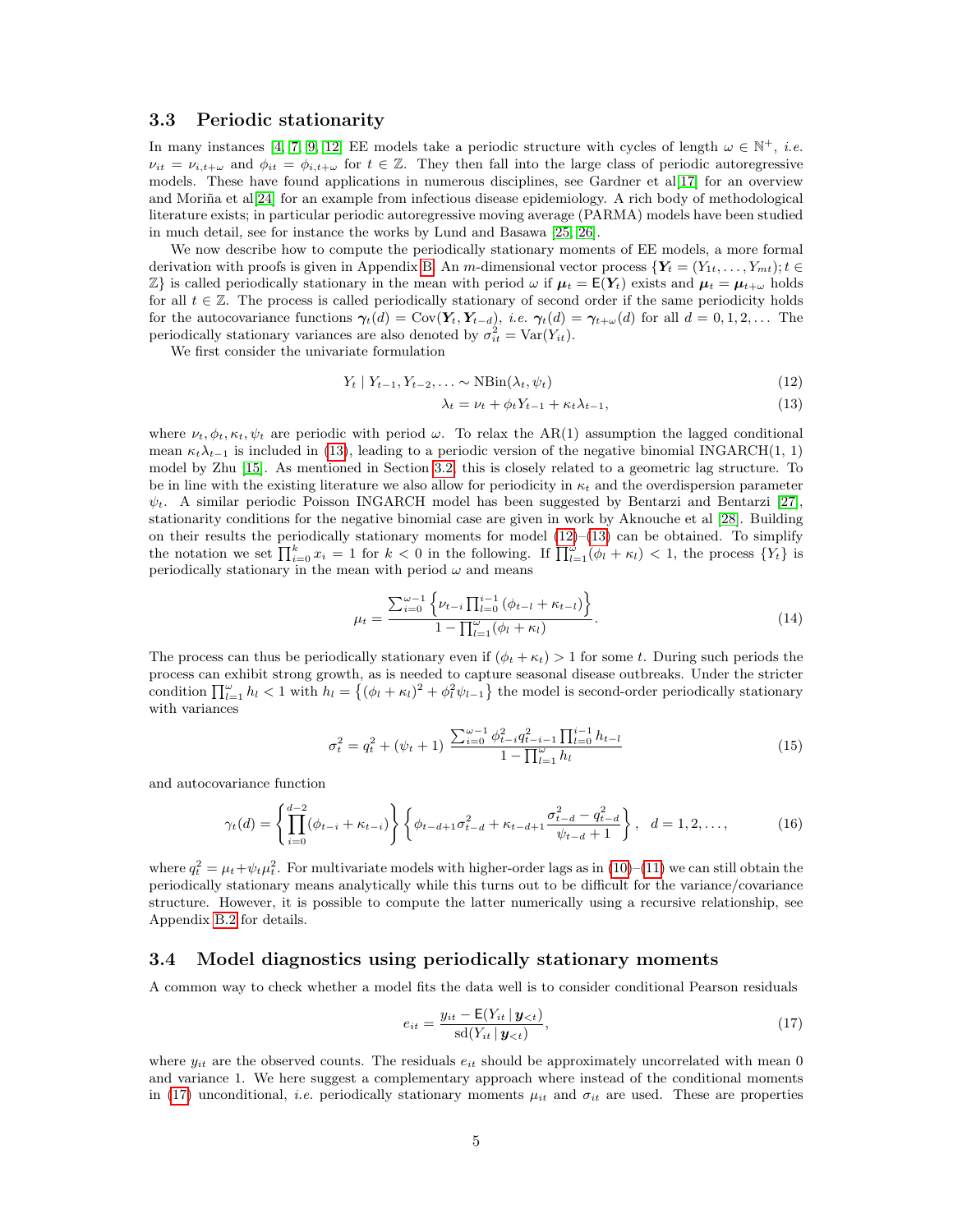purely of the fitted model and no data is re-used in their computation. They are useful to assess if a model has incorporated important properties of the data, such as the seasonal structure. In a first step the periodically stationary moments  $\mu_{it}, \sigma_{it}$  of a fitted model M can be compared visually to the empirical means and standard deviations of the available observations from a given unit  $i$  and calendar week  $t = 1, \ldots, \omega$ :

$$
\bar{y}_{it} = \frac{\sum_{k=0}^{K-1} y_{i,k\omega+t}}{K}; \quad s_{it} = \sqrt{\frac{\sum_{k=0}^{K-1} (y_{i,k\omega+t} - \bar{y}_{it})^2}{K-1}} \quad . \tag{18}
$$

Based on these quantities, marginal Pearson residuals

<span id="page-5-3"></span>
$$
\bar{e}_{it} = \frac{\bar{y}_{it} - \mu_{it}}{\text{sd}(\bar{Y}_{it})} \tag{19}
$$

<span id="page-5-4"></span>can be defined and used to identify important deviations. The  $\bar{e}_{it}$  should approximately also have mean 0 and variance 1, but are usually correlated. A goodness-of-fit testing procedure can be constructed based on the test statistic

$$
z = \bar{e}^{\top} \operatorname{Cov}(\bar{e})^{-1} \bar{e}
$$
 (20)

with  $\bar{\mathbf{e}} = (\bar{e}_{1,1}, \bar{e}_{2,1}, \ldots, \bar{e}_{m-1,\omega}, \bar{e}_{m,\omega})^{\top}$ . The covariance matrix Cov $(\bar{\mathbf{e}})$  is straightforward to obtain from the periodically stationary moments of the model M. The  $\bar{y}_{it}$ , being empirical means of K practically independent and identically distributed random variables, follow approximately a normal distribution. Consequently, under the model M, z follows approximately a  $\chi^2$  distribution with  $m\omega$  degrees of freedom. This, however, ignores that we estimated  $M$  from the data. A possible correction is to reduce the number of degrees of freedom to  $m\omega - \dim(M)$ , but simulation studies indicate that this leads to a somewhat liberal testing procedure. This problem is aggravated as the distributions of the  $\bar{y}_{it}$  may still be rightskewed, especially if the data cover only few cycles or if counts are low. We thus suggest a Monte Carlo approach [\[29\]](#page-17-8) to obtain the distribution of z under model  $M$ . To this end we simulate repeatedly from  $M$ , re-fit the model to the simulated data and retain the corresponding values of  $z$ .

## <span id="page-5-0"></span>4 Application to case studies

### 4.1 Model specifications

We now apply the higher-order lag models to the data on norovirus and rotavirus in the twelve districts of Berlin. To model the incidence in districts  $i = 1, \ldots, 12$  and weeks W2011-06 to W2017-52  $(t = 6, \ldots, 364)$ we use the formulation [\(10\)](#page-3-5)–[\(11\)](#page-3-6) with  $p = 5$  and the power law from equation [\(3\)](#page-2-1) to describe spatial spread. The overdispersion parameter  $\psi$  is shared across districts. For the weights  $u_d$  we consider the three forms [\(6\)](#page-3-3), [\(8\)](#page-3-7), [\(9\)](#page-3-8) as well as the simpler AR1 version where  $u_1 = 1, u_2 = \cdots = u_5 = 0$ . To account for yearly seasonality sine and cosine waves with frequency  $\omega = 52$  are included into the endemic and the epidemic parameters:

<span id="page-5-2"></span><span id="page-5-1"></span>
$$
\nu_{it} = \alpha_i^{(\nu)} + \beta^{(\nu)} x_t + \gamma^{(\nu)} \sin(2\pi t/\omega) + \delta^{(\nu)} \cos(2\pi t/\omega)
$$
 (21)

$$
\phi_{it} = \alpha_i^{(\phi)} + \beta^{(\phi)} x_t + \gamma^{(\phi)} \sin(2\pi t/\omega) + \delta^{(\phi)} \cos(2\pi t/\omega). \tag{22}
$$

The indicator  $x_t$  accounts for reduced case counts during the Christmas holidays (calendar weeks 52 and 1). This effect, quantified by the coefficients  $\beta^{(\nu)}$  and  $\beta^{(\phi)}$ , is often attributed to changes in reporting behaviour or social contact patterns [\[7\]](#page-16-6). The intercepts  $\alpha_i^{(\cdot)}$  are unit-specific to account for variation between the districts, including heterogeneity in population numbers. The parameters  $\beta^{(\cdot)}, \gamma^{(\cdot)}$  and  $\delta^{(\cdot)}$ for seasonality are shared across districts.

In order to explore the role of different model features we study different variants of this model:

- (a) the full model as described above
- (b) a model without seasonal terms in the epidemic parameters, *i.e.* setting  $\beta^{(\phi)} = \gamma^{(\phi)} = \delta^{(\phi)} = 0$  in [\(22\)](#page-5-1)
- (c) a model without cross-lags, *i.e.* replacing [\(3\)](#page-2-1) by  $w_{ii} = 1$  and  $w_{ji} = 0$  for  $j \neq i$
- (d) a model without seasonal terms in the epidemic parameters and without cross-lags

In particular, this will allow us to assess the importance of higher-order lags compared to the other extensions of the baseline formulation (d) with AR1 structure.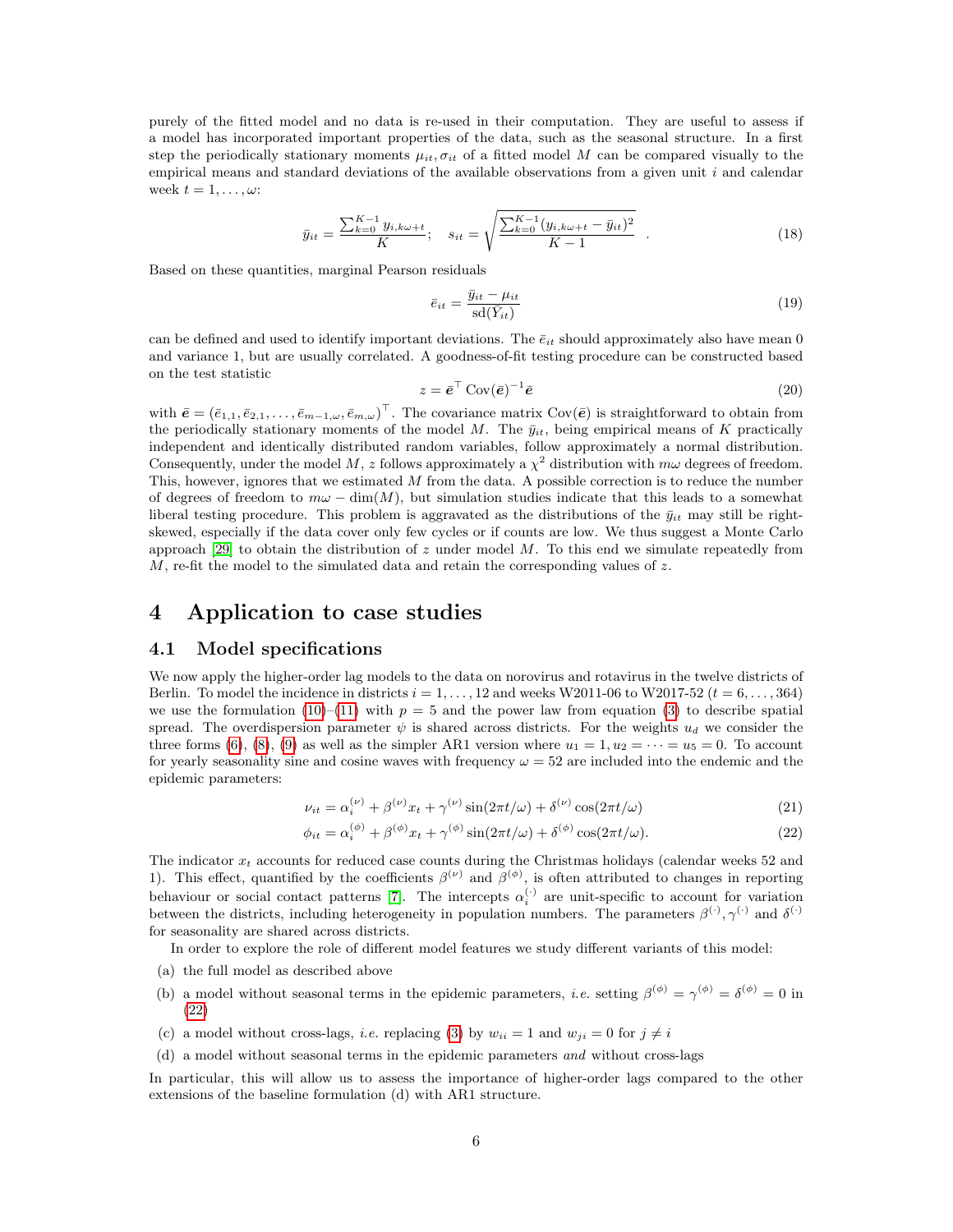## 4.2 Model fits

We fitted each combination of model specifications  $(a)$ – $(d)$  and lag structure (AR1, AR2, geometric, Poisson) to both multivariate time series. A comparison via the Akaike information criterion (AIC; Table [1\)](#page-6-0) indicates that for both norovirus and rotavirus the model performance improves with increasing complexity. The full model (a) performs best while the reference model (d) does worst. The higher-order lag versions consistently outperform their AR1 counterparts. Differences between the weighting schemes exist, but are less pronounced than the differences to the AR1 versions. The geometric formulation leads to the best results, followed by the Poisson and AR2 parametrizations. Interestingly, the inclusion of geometric lags into the baseline model (d) with AR1 lags leads to a more pronounced improvement than cross-lags or seasonality in the epidemic parameters (-146.2 vs. -129.0 vs. -41.3 for norovirus; -93.1 vs. -57.3 vs. -63.9 for rotavirus). This emphasizes the importance of including the information contained in observations from two or more weeks back in time. A very similar ordering of models has been identified in an assessment of the out-of-sample predictive performance (one-step-ahead forecasts) which can be found in the Supplementary Material.

<span id="page-6-0"></span>Table 1: Improvements in AIC relative to the baseline model (d) with AR1 lag structure. Results are shown for both norovirus and rotavirus and all combinations of model version and lag weighting scheme.

|               |          | <b>Norovirus</b> |                     |                   |        | <b>Rotavirus</b> |            |         |  |  |
|---------------|----------|------------------|---------------------|-------------------|--------|------------------|------------|---------|--|--|
| Model version | a        | b                | $\lfloor c \rfloor$ | d.                | a      | b)               | $\vert$ C) | d)      |  |  |
| AR1           | -164.6   | $-129.0$         | $-41.3$             | 0.0               | -119.6 | $-57.3$          | -63.9      | 0.0     |  |  |
| AR2           | $-262.4$ | $-225.0$         |                     | $-153.0$ $-111.5$ | -179.0 | $-119.6$         | $-132.4$   | $-68.4$ |  |  |
| geometric     | $-279.1$ | -237.8           | $-191.1$            | $-146.2$          | -206.9 | $-133.8$         | $-170.6$   | $-93.1$ |  |  |
| Poisson       | $-275.9$ | $-236.8$         |                     | $-178.5$ $-136.2$ | -196.0 | $-131.2$         | $-154.7$   | $-85.4$ |  |  |



<span id="page-6-1"></span>Figure 2: Estimated lag weights  $\lfloor \hat{u}_d \rfloor$ , total endemic component  $\sum_{i=1}^{12} \hat{\nu}_{it}$ , decay parameter  $\hat{\rho}$  of the spatial power law and overdispersion parameter  $\hat{\psi}$  for the full model (a) with the four different lag schemes (AR1, AR2, geometric and Poisson). Top row: Norovirus. Bottom row: Rotavirus.

In the remainder of this section we focus on the full model (a) which performed best in terms of AIC. Figure [2](#page-6-1) shows some characteristics of fits with the four different lag structures. The estimated lag weights  $|\hat{u}_d|$ , shown in the first column, are quite similar for the two diseases, despite the differences in average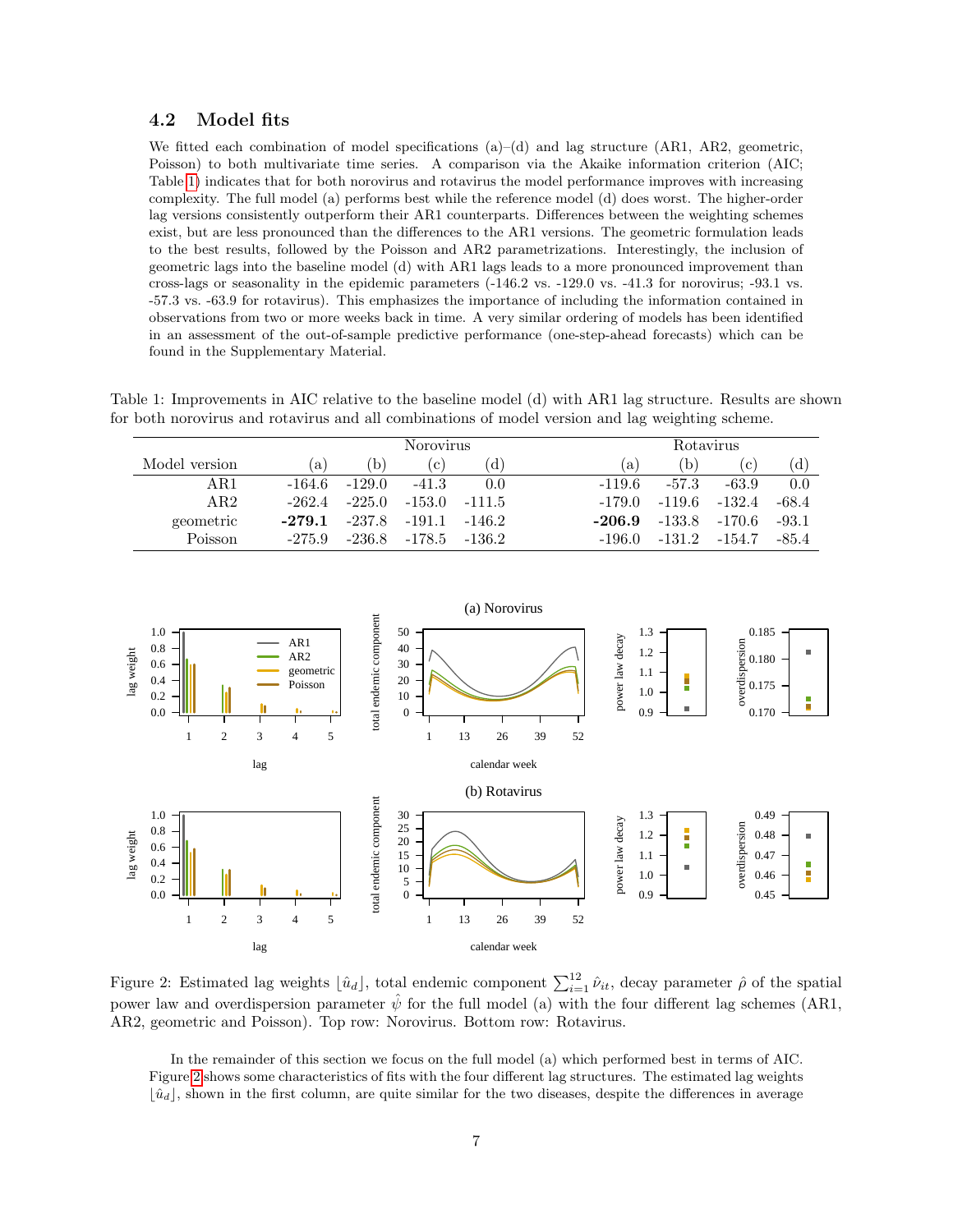generation times mentioned in Section [2.](#page-1-0) The AR2 models assign a normalized weight of  $|\hat{u}_1| \approx 0.67$  to the first lag, the geometric and Poisson versions slightly less ( $\hat{u_1} \approx 0.60$ ). The geometric version puts more weight on lags of order three or higher than the Poisson parametrization. As shown in the second column, moving to higher-order lags reduces the total endemic component  $\sum_{i=1}^{12} \nu_{it}$ . This is expected as part of the disease risk now explained by lags 2 to 5 was previously absorbed by the endemic component. Note that the lower values in calendar weeks 1 and 52 are due to the indicator  $x_t$  from [\(21\)](#page-5-2). The power law decay parameters  $\hat{\rho}$  increase when higher-order lags are included (third column), meaning that the model borrows slightly less information across regions. Finally, the overdispersion parameters  $\psi$  are lower for the extended models, indicating less unexplained variability (fourth column).

The role of the different components and lags is best described by the decomposition of the fitted values, shown for model (a) with geometric lags in Figure [3.](#page-7-0) We display this exemplarily for Pankow, and refer to the Supplementary Material for the remaining districts. The epidemic component has a dominant role in the modelling of both diseases. The contributions from other districts (blue areas) play a larger role for norovirus than for rotavirus (compare also the  $\hat{\rho}$  in Figure [2\)](#page-6-1). The role of higher-order lags (shown in darker red and blue, respectively) is similar for both diseases. Overall the model seems to capture the dynamics in the time series well, with most of the observations falling between the 10% and 90% quantiles of the fitted distribution (dotted lines).



(a) Norovirus, Pankow

<span id="page-7-0"></span>Figure 3: Fitted values of model (a) with geometric lags in the district of Pankow, decomposed into the endemic (grey) and epidemic component, along with observed values (dots). The epidemic component is further decomposed into contributions from the same region (red) and other regions (blue) as well as the different lags (light colours for first lag, darker for lags 2–5). Dotted lines show the 10% and 90% quantiles of the fitted negative binomial distributions. Note that the rotavirus time series contains an unusually high value in week 2015-W15.

### <span id="page-7-1"></span>4.3 Model diagnostics

Next, we assess the adequacy of our models using the methods discussed in Section [3.4,](#page-4-1) starting with an analysis of the conditional Pearson residuals [\(17\)](#page-4-4). The residual autocorrelations look quite similar across models (a)–(d), but differ across lag structures. Figure [4](#page-8-1) shows these differences for the full model (a) and the districts of Pankow and Spandau (plots for the other districts are in the Supplementary Material). The AR(1) model shows some residual autocorrelations at lags  $d = 2$  and  $d = 3$  while this is much less the case higher-order lag models. None of the models show significant residual autocorrelation at lag  $d = 52$ ,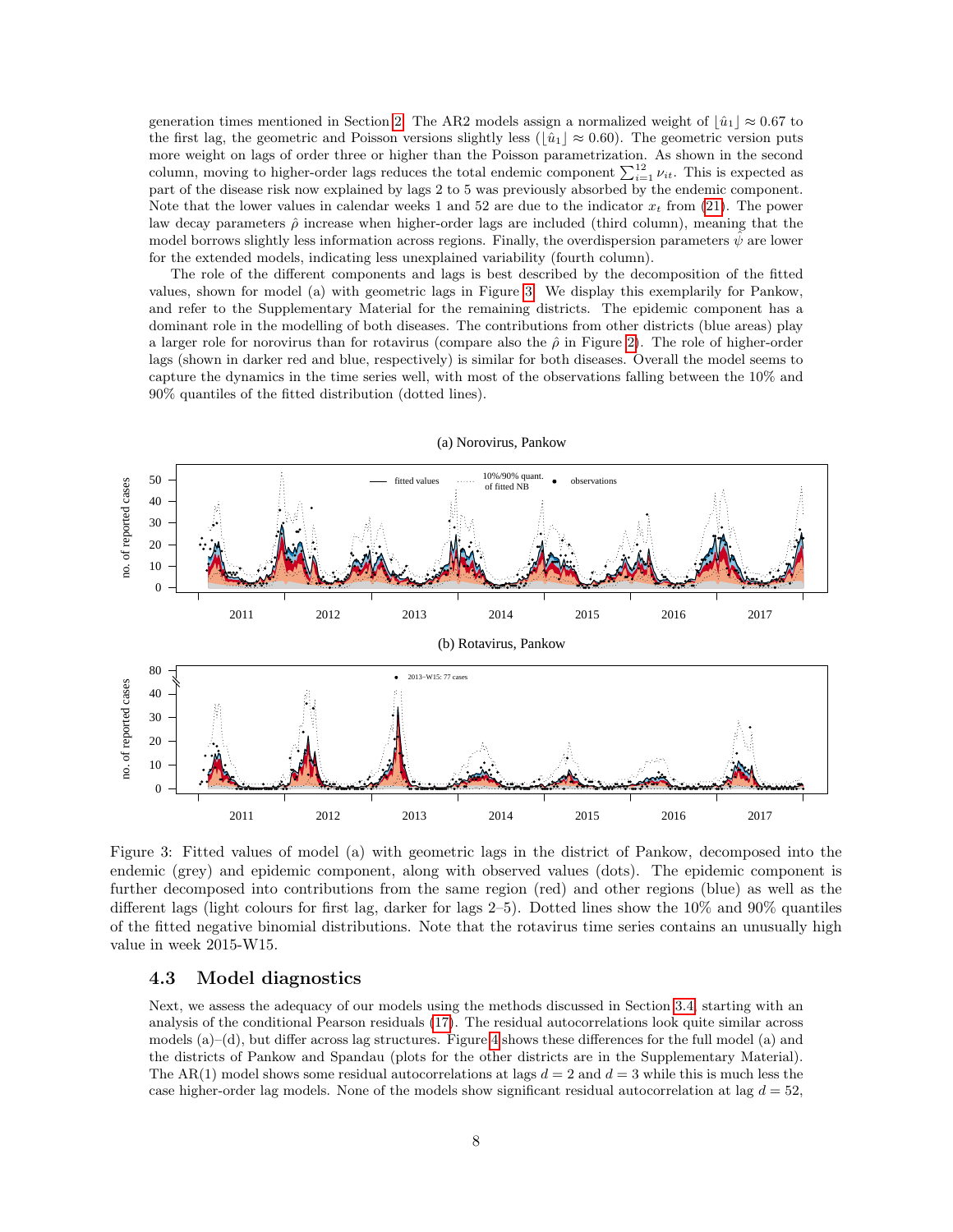#### i.e. a remaining seasonal pattern.



<span id="page-8-1"></span>Figure 4: Autocorrelation of conditional Pearson residuals [\(17\)](#page-4-4) for model (a) with different lag weighting schemes, applied to both diseases. The dotted lines are thresholds for significance at the 5% level. Results are shown for the districts of Pankow (left column) and Spandau (right column).

To complement this residual analysis we assess the periodically stationary moments of the fitted models. In terms of means and standard deviations the different lag weighting schemes lead only to minor differences, so that we focus on the differences between models  $(a)$ – $(d)$  instead. Figure [5](#page-9-0) shows moments from the four geometric lag models for norovirus and the districts of Pankow and Spandau, along with empirical estimates as in  $(18)$ . For the first weeks of the year, *i.e.* towards the end of the season, there are some differences between the models and discrepancies with the observed data. However, variability is quite high during this part of the year so that some deviations should be expected. From week 15 onwards agreement with the data is good for all models. The empirical standard deviations look a bit more erratic, but are still in good agreement with the model-based ones. Models (a) and (c) imply slightly more variability than (b) and (d). The marginal Pearson residuals  $\bar{e}_{it}$  fall mainly into a range between -2 and 2 with no strong outliers. Overall, the seasonality of the data appears to be reflected well in the models. This is also the case for the remaining regions, see the Supplementary Material.

The corresponding analysis for rotavirus is shown in Figure [6.](#page-10-0) The empirical moments  $\bar{y}_{it}$  and  $s_{it}$ are less smooth than for norovirus. Again there is a certain divide between models (a) and (c) on the one hand and (b) and (d) on the other. During the high season, the means from models (a) and (c) are in better agreement with the observations than (b) and (d) which imply lower incidence. The implied variability, too, is lower for (b) and (d). The Pearson residuals show some quite large values, especially for models (b) and (d). These are not due to systematic differences between observed incidence and periodically stationary means, but due to single extreme events. For instance the large residual for week 15 in Pankow is due to the observation of 77 cases in 2013-W15 (highlighted in Figure [3\)](#page-7-0). Seasonality in the rotavirus data thus seems more difficult to capture appropriately.

To assess this more formally we applied the testing procedure from equation [\(20\)](#page-5-4). The results, shown in Table [2,](#page-9-1) confirm the visual impression and indicate moderate to strong evidence for misspecification in all rotavirus models  $(p$ -values of  $0.022$  or below). The norovirus models seem to be unproblematic. The p-values shown here are based on simulation; approximate p-values based on  $\chi^2$  distributions lead to qualitatively similar conclusions and can be found in the Supplementary Material.

## <span id="page-8-0"></span>5 New strategies for prospective outbreak detection

In Section [4.3,](#page-7-1) we identified unusual events in the rotavirus data retrospectively using the periodically stationary moments of EE models. A natural question is whether this is also possible prospectively to detect outbreaks. We suggest different strategies to achieve this, inspired by the widely used Farrington-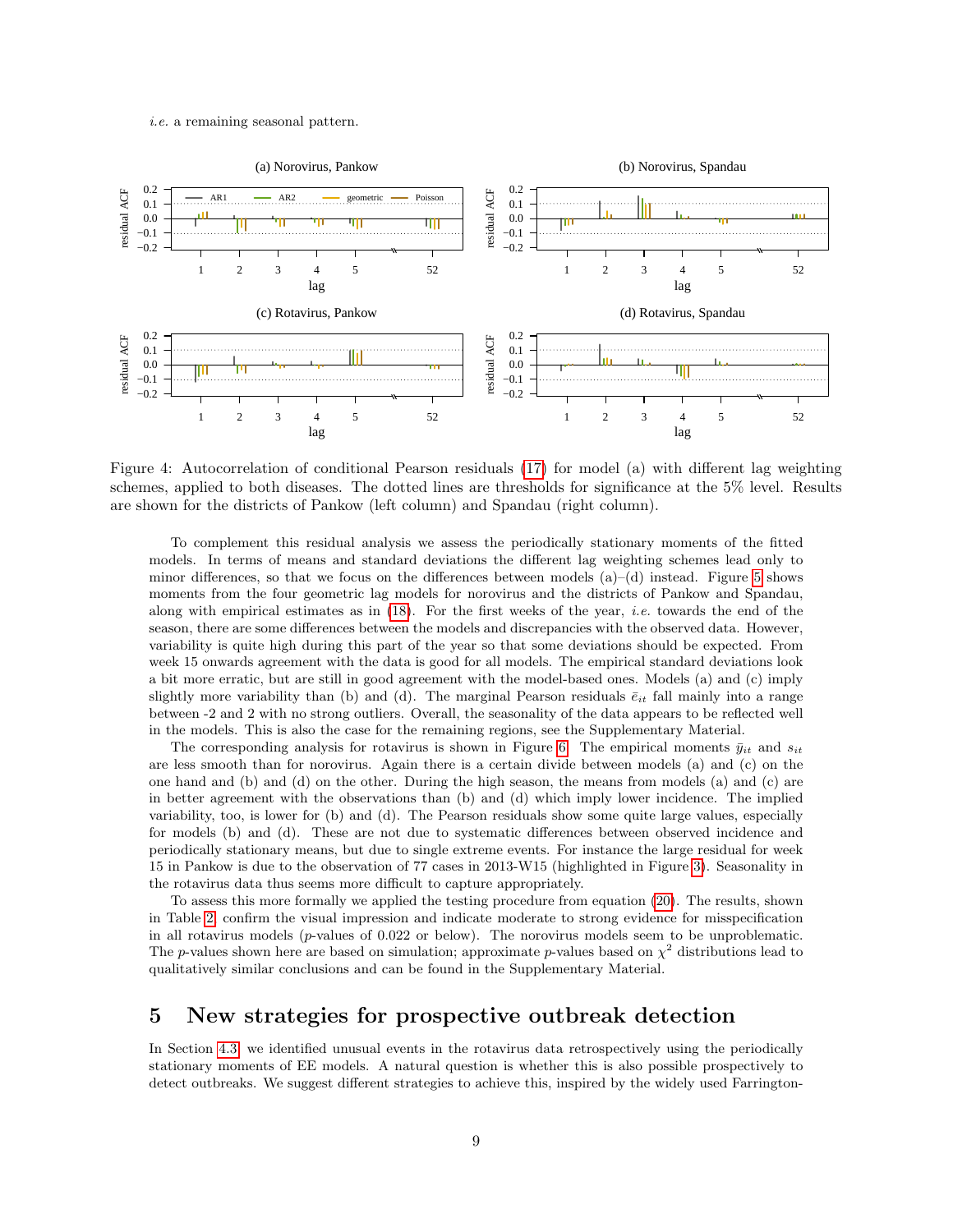

<span id="page-9-0"></span>Figure 5: First and second row: Periodically stationary means  $\mu_{it}$  and standard deviations  $\sigma_{it}$  of models (a)–(d) with geometric lags applied to norovirus. Dots represent the empirical moments  $\bar{y}_{it}$  and  $s_{it}$  as in equation [\(18\)](#page-5-3). Bottom row: Marginal Pearson residuals  $\bar{e}_{it}$  of models (a) and (b). Models (c) and (d) are omitted as the residuals are practically identical to those of (a) and (b), respectively. Results are shown for the districts of Pankow (left column) and Spandau (right column).

<span id="page-9-1"></span>Table 2: Assessment of goodness of fit using the test statistic  $z$  from  $(20)$ , applied to norovirus and rotavirus and all combinations of model version and lag structure. The reference distribution of z was obtained by simulation (999 iterations).

|           |      |      | <b>Norovirus</b> |      |              | Rotavirus    |       |       |  |  |  |
|-----------|------|------|------------------|------|--------------|--------------|-------|-------|--|--|--|
|           | a    | b)   | $\mathbf{c}$     | d.   | $\mathbf{a}$ | $\mathbf{b}$ | c     | 'd)   |  |  |  |
| AR1       | 0.51 | 0.51 | 0.57             | 0.45 | 0.005        | 0.001        | 0.006 | 0.001 |  |  |  |
| AR2       | 0.70 | 0.63 | 0.71             | 0.57 | 0.016        | 0.001        | 0.007 | 0.001 |  |  |  |
| geometric | 0.68 | 0.47 | 0.67             | 0.47 | 0.018        | 0.001        | 0.011 | 0.001 |  |  |  |
| Poisson   | 0.73 | 0.56 | 0.72             | 0.53 | 0.022        |              | 0.008 | 0.002 |  |  |  |

Noufaily (FN) algorithm [\[30,](#page-17-9) [31\]](#page-17-10). In the FN algorithm, thresholds are based on a univariate quasi-Poisson regression model which accounts for seasonality, but not for the autocorrelations typically found in infectious disease counts. We replace this by more complex models from the EE class.

### 5.1 Univariate outbreak detection

We first consider a detection algorithm which is based on a multivariate model, but assesses each time series separately, so that we refer to it as *univariate* outbreak detection. For application in week  $t$  we start by fitting an EE model to data from the b years preceding t, with the most recent 26 weeks discarded. Subsequently, the new observations  $Y_{it}$  are compared to seasonal expectations constructed from this model. Our first approach is based on a third type of standardized residuals, defined as

$$
e_{it}^{*} = \frac{y_{it}^{2/3} - \mu_{it}^{2/3}}{2/3 \cdot \sigma_{it} \mu_{it}^{-1/3}}
$$
(23)

where the denominator is a first-order Taylor approximation to the standard deviation of  $Y_{it}^{2/3}$ . As in the original Farrington et al [\[30\]](#page-17-9) paper, the 2/3 power transformation is applied to induce symmetry in the distribution of the  $e_{it}^*$ . An outbreak in district i is flagged whenever  $e_{it}^*$  exceeds a certain value c<sup>\*</sup>. Setting  $\alpha = 0.01$  and applying the Bonferroni correction for multiplicity gives a threshold of  $c^* =$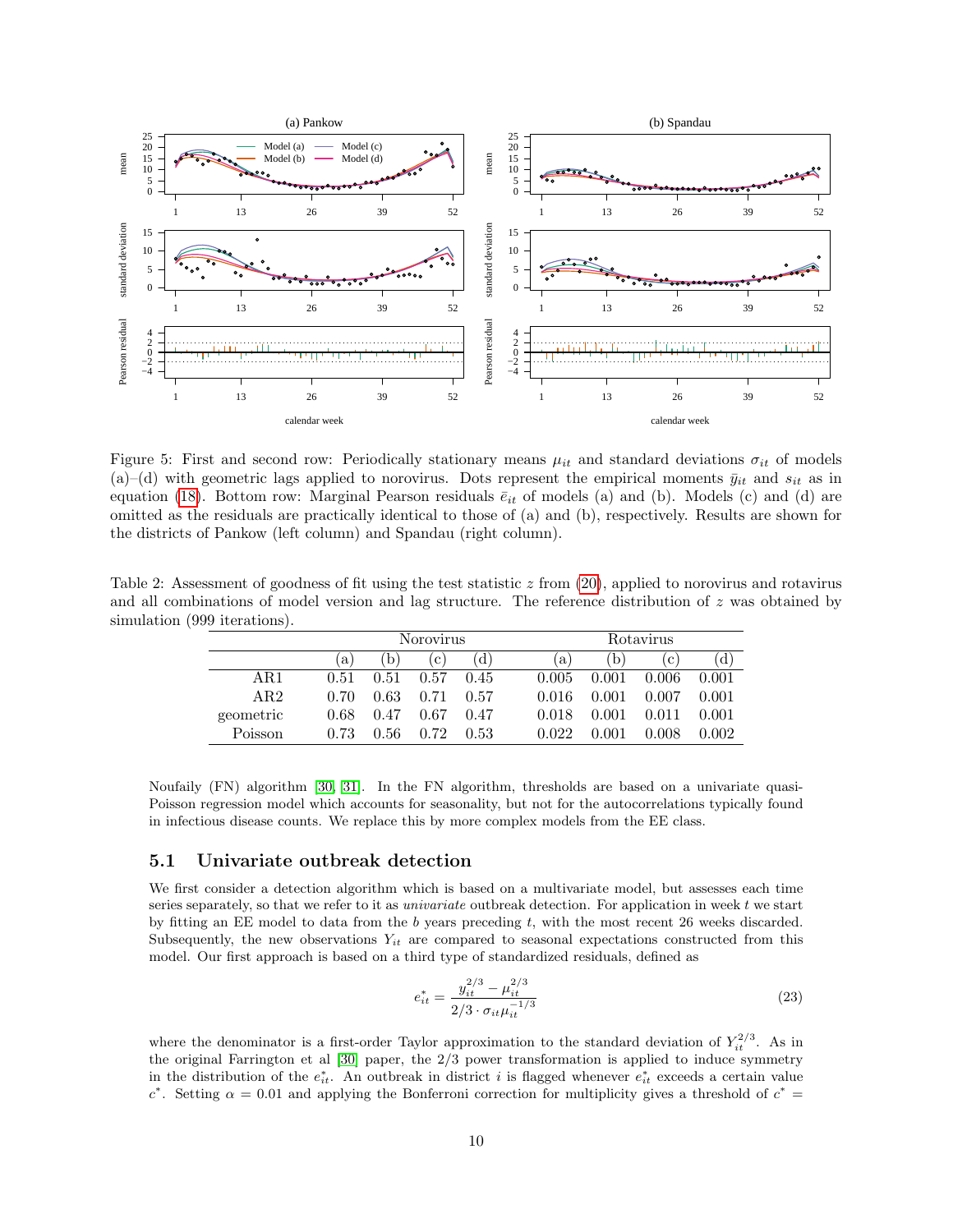

<span id="page-10-0"></span>Figure 6: First and second row: Periodically stationary means  $\mu_{it}$  and standard deviations  $\sigma_{it}$  of models (a)–(d) with geometric lags applied to rotavirus. Dots represent the empirical moments  $\bar{y}_{it}$  and  $s_{it}$  as in equation [\(18\)](#page-5-3). Bottom row: Marginal Pearson residuals  $\bar{e}_{it}$  of models (a) and (b). Models (c) and (d) are omitted as the residuals are practically identical to those of (a) and (b), respectively. Results are shown for the districts of Pankow (left column) and Spandau (right column).

 $\Phi^{-1}(1-\alpha/m) = 3.14$  for  $m = 12$ . Alternatively, we approximate the unconditional distribution of  $Y_{it}$  by a negative binomial (NB) distribution with mean  $\mu_{it}$  and variance  $\sigma_{it}^2$ , similar to the approach in Noufaily et al [\[31\]](#page-17-10). An alarm is flagged if  $y_{it}$  exceeds the  $(1 - \alpha/m)$  quantile of this distribution, in our case the 99.92% quantile. Note that our methods do not involve any conditioning on the preceding observations  $y_{t-1}, \ldots, y_{t-p}$ , *i.e.* we construct purely seasonal thresholds. This distinguishes our approach from e.g. Wang et al [\[32\]](#page-17-11) and Rao and McCabe [\[33\]](#page-17-12) where one-step-ahead forecast distributions are used.

Running the described procedure directly on the available historical data would likely lead to too high thresholds, as past outbreaks impact the model fit. In the FN algorithm a downweighting scheme based on Anscombe residuals is applied, but it is not clear how this translates to a multivariate autoregressive setting. We therefore adopt a different approach inspired by Wang et al [\[32\]](#page-17-11) who refer to it as *smooth*ing. Whenever an incoming observation  $y_{it}$  exceeds the 99% quantile of the approximated periodically stationary distribution, it is replaced by the one-step-ahead forecast  $E(Y_{it} | Y_{\leq t})$ , suitably rounded to the next integer, for all future model fits. For the historical data preceding the actual detection period this is done retrospectively.

We apply the two versions of the outbreak detection procedure  $(2/3)$  power transformation and NB approximation) to the norovirus and rotavirus counts of the years 2015–2017. We use model (a) with geometric lags and follow Noufaily et al [\[31\]](#page-17-10) in setting  $b = 5$ . For comparison we applied the FN algorithm as implemented by Salmon et al [\[34\]](#page-17-13) separately to each district. We chose the recommended half-window width  $w = 3$ , a threshold for downweighting of 2.58 and, as in the EE algorithm,  $b = 5$ with 26 weeks discarded. We ran the FN algorithm with both the 2/3 power transformation [\[30\]](#page-17-9) and the negative binomial distribution [\[31\]](#page-17-10), thus obtaining references which parallel our two approaches. The EE and the FN methods flag a similar total numbers of alarms, but agreement is not perfect, see Table [3](#page-11-0) for a comparison. In both frameworks, using the power-transformation leads to some additional alerts compared to the negative binomial approximation.

Figure [7](#page-11-1) visualizes the different procedures for rotavirus in three selected districts (plots for the other districts and norovirus are available in the Supplementary Material). During the off-season the thresholds of the FN algorithm are often higher (bottom row), in some instances so high that potentially interesting patterns as in the last quarter of 2017 in Charlottenburg-Wilmersdorf are only partly flagged. During the high season the thresholds from the EE method are higher in some instances. The threshold curves are generally smoother than in the FN method and, as a consequence of the shared parameters for seasonality,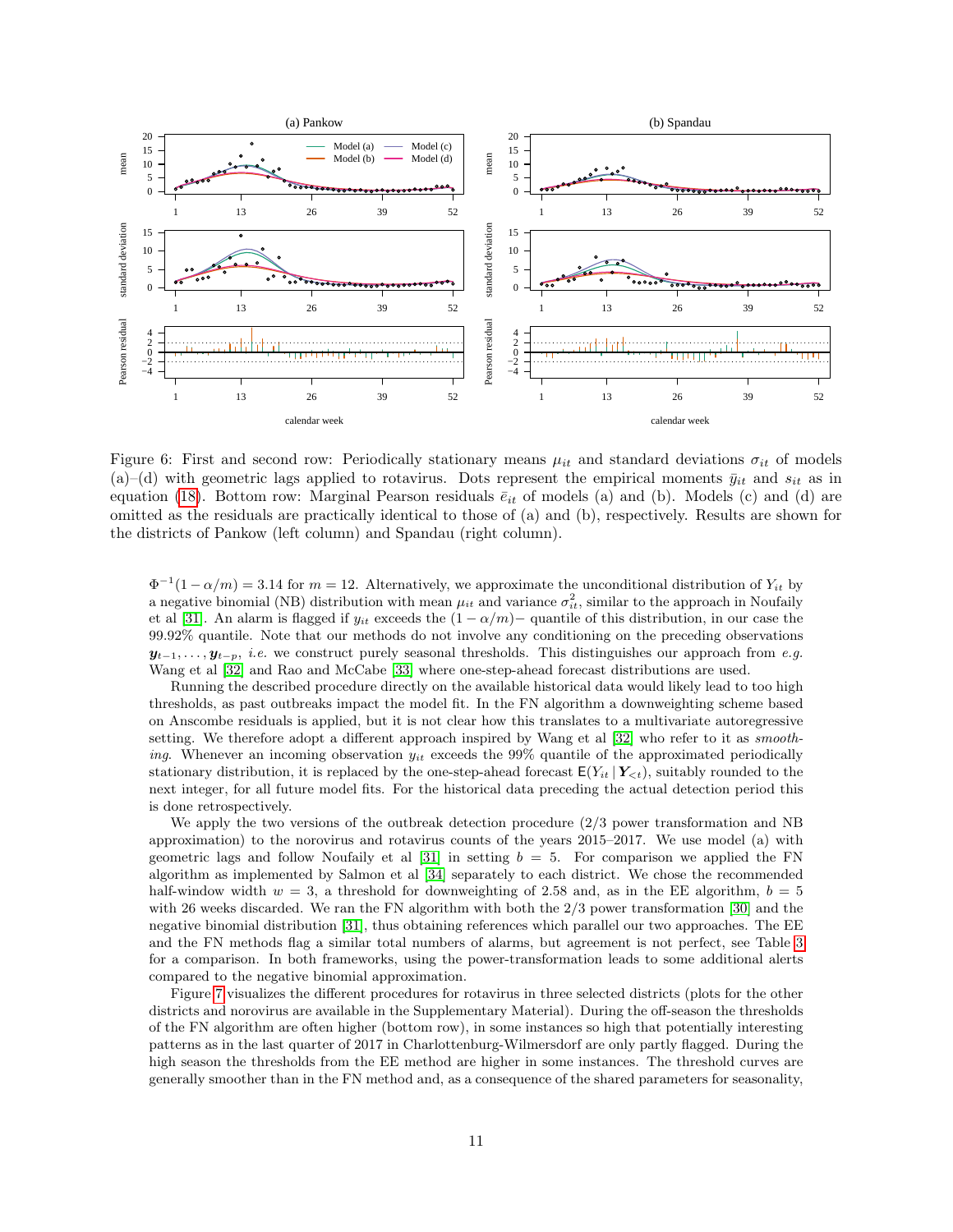<span id="page-11-0"></span>Table 3: Concordance in alarms flagged by the endemic/epidemic and the FN procedures, (a) based on the 2/3 power transformation, (b) based on the negative binomial approximation. (a) 2/3 power transformation (b) NB approximation

|    |          | Norovirus |       |  | Rotavirus |       | Norovirus |       | Rotavirus |          |       |
|----|----------|-----------|-------|--|-----------|-------|-----------|-------|-----------|----------|-------|
|    |          |           |       |  |           |       |           |       | FN        |          |       |
|    |          | no alarm  | alarm |  | no alarm  | alarm | no alarm  | alarm |           | no alarm | alarm |
| EE | no alarm | 1187      |       |  | 184       |       | 1205      |       |           | 1192     |       |
|    | alarm    |           |       |  |           | 28    |           |       |           |          |       |

synchronized across districts. The systematic shifts between the curves observed in certain regions are partly due to the fact that in the EE model the overdispersion parameter  $\psi$  is shared across regions while



<span id="page-11-1"></span>Figure 7: Outbreak detection algorithms applied to rotavirus (three selected districts). Top row: EE algorithm based on 2/3 power-transformed residuals. Bottom row: EE (red) and FN (green) algorithms using the negative binomial approximation.

### 5.2 Multivariate outbreak detection

the FN procedure uses separate dispersion parameters.

We now move on to an outbreak detection algorithm which can be applied jointly to all districts. A simple solution is to aggregate the data to a univariate time series by summing over the twelve districts and then apply the EE detection algorithm with  $\alpha = 0.01$  (*i.e.* without Bonferroni correction). The result of such an approach (based on 2/3 power-transformed residuals) is shown in the top row of Figure [8.](#page-12-1) In contrast to the district-wise analysis, more outbreaks are flagged for norovirus than for rotavirus. This is due to the well-documented early onset of the 2016/17 norovirus season [\[35\]](#page-17-14). For rotavirus, hardly any aberrations are flagged at the aggregate level. Those identified at the district level are mostly absorbed in the overall noise. This includes pronounced patterns like the first two alerts in Charlottenburg-Wilmersdorf (weeks 2016-W08 and W11; compare Figure [7\)](#page-11-1).

To avoid this apparent loss of sensitivity it is desirable to maintain a truly multivariate approach. Various methods for multivariate outbreak detection have been suggested [\[36,](#page-17-15) [37,](#page-17-16) [38\]](#page-17-17), see Allévius and Höhle<sup>[\[39\]](#page-17-18)</sup> for a recent and comprehensive overview. However, these are usually based on quite simplistic reference models so that it is of interest to explore methods based on more realistic formulations within the EE class. The residual-based version from the previous section extends more easily to this task than the negative binomial approximation. A natural approach is to use a test statistic

<span id="page-11-2"></span>
$$
T_t^2 = e_t^{*\top} \text{Cov}(e_t^*)^{-1} e_t^*,\tag{24}
$$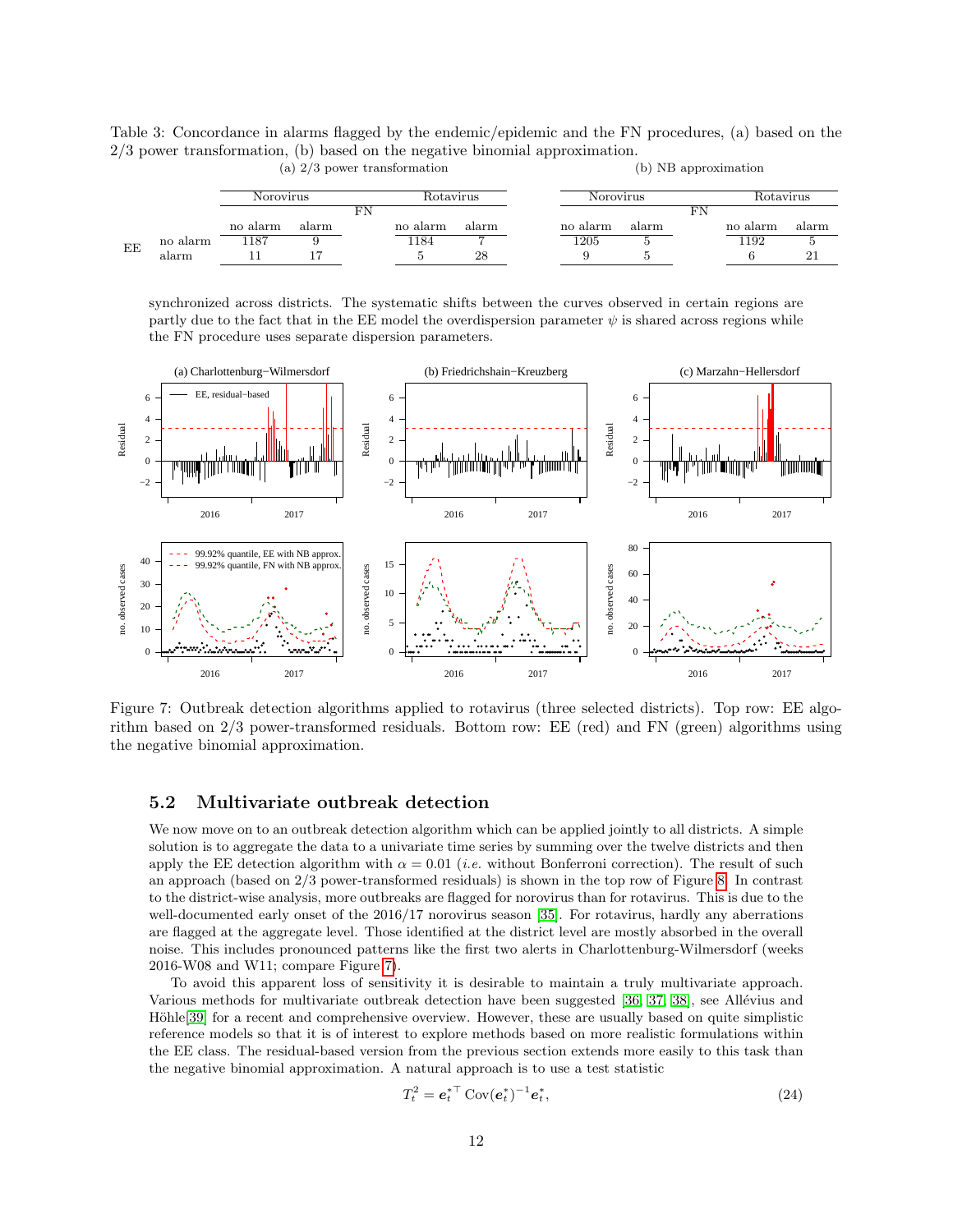

<span id="page-12-1"></span>Figure 8: Top row: Outbreak detection using  $2/3$  power-transformed residuals  $e_{it}^*$ , applied to aggregated counts of norovirus and rotavirus, respectively. Bottom row: Joint outbreak detection based on the test statistic  $T^2$  from equation [\(24\)](#page-11-2). The test statistic is shown on a square root scale. Grey bars indicate weeks with at least one district-level alert flagged by the EE algorithm with 2/3 power transformation.

with  $e^* = (e_{1t}^*, \ldots, e_{mt}^*)$ , as commonly used in scalar reduction approaches to surveillance [\[39\]](#page-17-18). If we assume that the  $e_{it}^*$  follow approximately a standard normal distribution we get that  $T_t^2 \stackrel{\text{approx}}{\sim} \chi^2(m)$ . For  $\alpha = 0.01$  and  $m = 12$  this leads to a (one-sided) threshold of 26.2. The bottom row of Figure [8](#page-12-1) shows the values of  $T_t^2$  over the course of the years 2016–2017. A much larger number of alerts (26 and 22 for norovirus and rotavirus, respectively) are flagged than for the aggregated data (as shown in the top row of Figure [8\)](#page-12-1). Agreement with events detected at the district level (with the Bonferroni-corrected  $\alpha$ -level 0.0008; highlighted in grey) is remarkably good.

## <span id="page-12-0"></span>6 Discussion

In this article we extended the endemic-epidemic modelling framework towards higher-order lag structures. In case studies on two gastrointestinal diseases the three proposed parameterizations led to fairly similar results, with the geometric weighting scheme performing best. Compared to the AR1 formulation all variants consistently improved the model fits and forecasting performance. A potential limitation of our lag weighting procedure is that the parameter  $\kappa$  governing it is assumed to be time-constant and identical across regions. This is motivated from the assumption of similar serial interval distributions. There are several reasons why this may be too restrictive, for instance varying social contact patterns and meteorological conditions or different serial interval distributions of dominant strains in different seasons. However, while in principle it would be possible to allow for a time-varying  $\kappa_t$ , we think that this would likely lead to identifiability problems.

We then demonstrated how periodically stationary moments of our models can be evaluated and used in model assessment. The suggested methods helped identify problems in the models for rotavirus which were not visible from a conventional analysis of the (conditional) Pearson residuals. Lastly, we suggested a novel approach for outbreak detection which is also based on periodically stationary properties of EE models. It represents a natural way of obtaining reference distributions and thresholds from multivariate models which explicitly take into account the complex auto- and cross-correlation patterns in the data. Outbreak detection can then be based on considerably more realistic models than in the FN algorithm. Moreover, our approach allows to share strength across time series, leading to a more stable estimation of the seasonality and degree of variability. We suggested both a district-wise and a joint (scalar reduction) procedure to flag alarms. The latter showed good sensitivity for district-level anomalities. In an aggregatelevel analysis which we conducted for comparison these patterns were often obscured by noise from the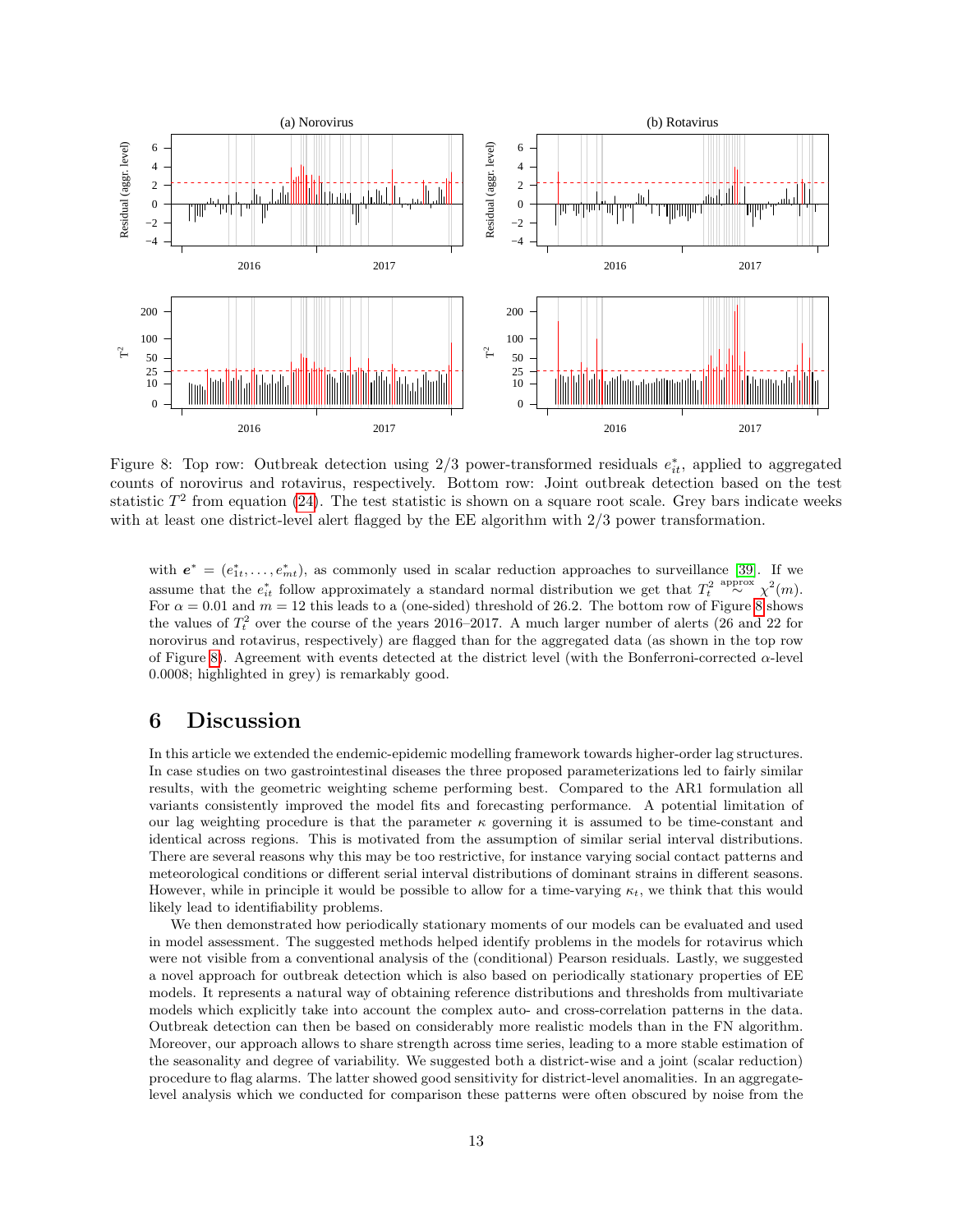remaining districts. These results from our case study on norovirus and rotavirus are promising, but at the same time a number of questions remain before our method could be used in practice. A standardized procedure to select the model formulation would need to be established. This could be done by specifying a set of candidate models, including models as simple as the quasi-Poisson model underlying the FN algorithm, and selecting the best model based on AIC. Another question is how diseases with longterm trends in incidence could be handled. A potential solution would be to move from periodically stationary moments to  $e.g.$  26-week-ahead forecasts, which are also almost independent of any conditioning values, but do not require periodicity. The next step in the development of the algorithms will be more extensive simulation and real-data studies involving comparisons to established methods [\[40\]](#page-17-19).

## <span id="page-13-0"></span>A Software and reproducibility

Methods for model fitting and the computation of periodically stationary moments can be found in the R package hhh4addon which extends the functionality of the surveillance package [\[7\]](#page-16-6). It is available at <https://github.com/jbracher/hhh4addon> and is easiest installed using the devtools package:

library(devtools); install github("jbracher/hhh4addon", build vignettes = TRUE)

The package also contains the data presented in Section [2](#page-1-0) , which were obtained from the web platform of the Robert Koch Institute (<https://survstat.rki.de>). Codes to re-run the analyses from Section [4](#page-5-0) can be found in the file example\_analyses/noro\_rota\_berlin.R.

## <span id="page-13-1"></span>B Details on periodically stationarity properties from Section 3.3

### B.1 The univariate model

We first consider the univariate model  $\{Y_t, t \in \mathbb{Z}\}\$  from [\(12\)](#page-4-3)–[\(13\)](#page-4-2), *i.e.* 

$$
Y_t \mid \lambda_t \sim \text{NBin}(\lambda_t, \psi_t) \tag{25}
$$

<span id="page-13-2"></span>
$$
\lambda_t = \nu_t + \phi_t Y_{t-1} + \kappa_t \lambda_{t-1}.
$$
\n(26)

As mentioned in Section [3.3](#page-4-0) we can build on work by Bentarzi and Bentarzi [\[27\]](#page-17-6) and Aknouche et al [\[28\]](#page-17-7) to obtain the periodically stationary moments of this model. The conditions for periodic stationary in the mean is  $\prod_{l=1}^{\omega}(\phi_l + \kappa_l) < 1$  while for second-order periodic stationarity the slightly stricter  $\prod_{m=1}^{\omega} h_m <$ 1;  $h_m = \{ (\phi_m + \kappa_m)^2 + \phi_m^2 \psi_{m-1} \}$  needs to be fulfilled (Aknouche et al [\[28\]](#page-17-7), Proposition 3.1). To obtain the periodically stationary means we start by noting that  $\mu_t = \mathsf{E}(Y_t) = \mathsf{E}(\lambda_t)$  and then simply iterate the conditional mean equation [\(26\)](#page-13-2):

$$
\mathsf{E}(\lambda_t) = \nu_t + (\phi_t + \kappa_t) \cdot \mathsf{E}(\lambda_{t-1})
$$
  
\n
$$
= \nu_t + (\phi_t + \kappa_t) \cdot \nu_{t-1} + (\phi_t + \kappa_t) \cdot (\phi_{t-1} + \kappa_{t-1}) \cdot \mathsf{E}(\lambda_{t-2})
$$
  
\n
$$
\vdots
$$
  
\n
$$
= \sum_{i=0}^{\omega-1} \left\{ \nu_{t-i} \prod_{l=0}^{i-1} (\phi_{t-l} + \kappa_{t-l}) \right\} + \mathsf{E}(\lambda_{t-\omega}) \cdot \prod_{m=0}^{\omega-1} (\phi_{t-m} + \kappa_{t-m})
$$

With  $\mathsf{E}(\lambda_t) = \mathsf{E}(\lambda_{t-\omega})$  this implies equation [\(14\)](#page-4-5). Keep in mind the notational convention  $\prod_{i=0}^{k} x_i = 1$ for  $k < 0$ .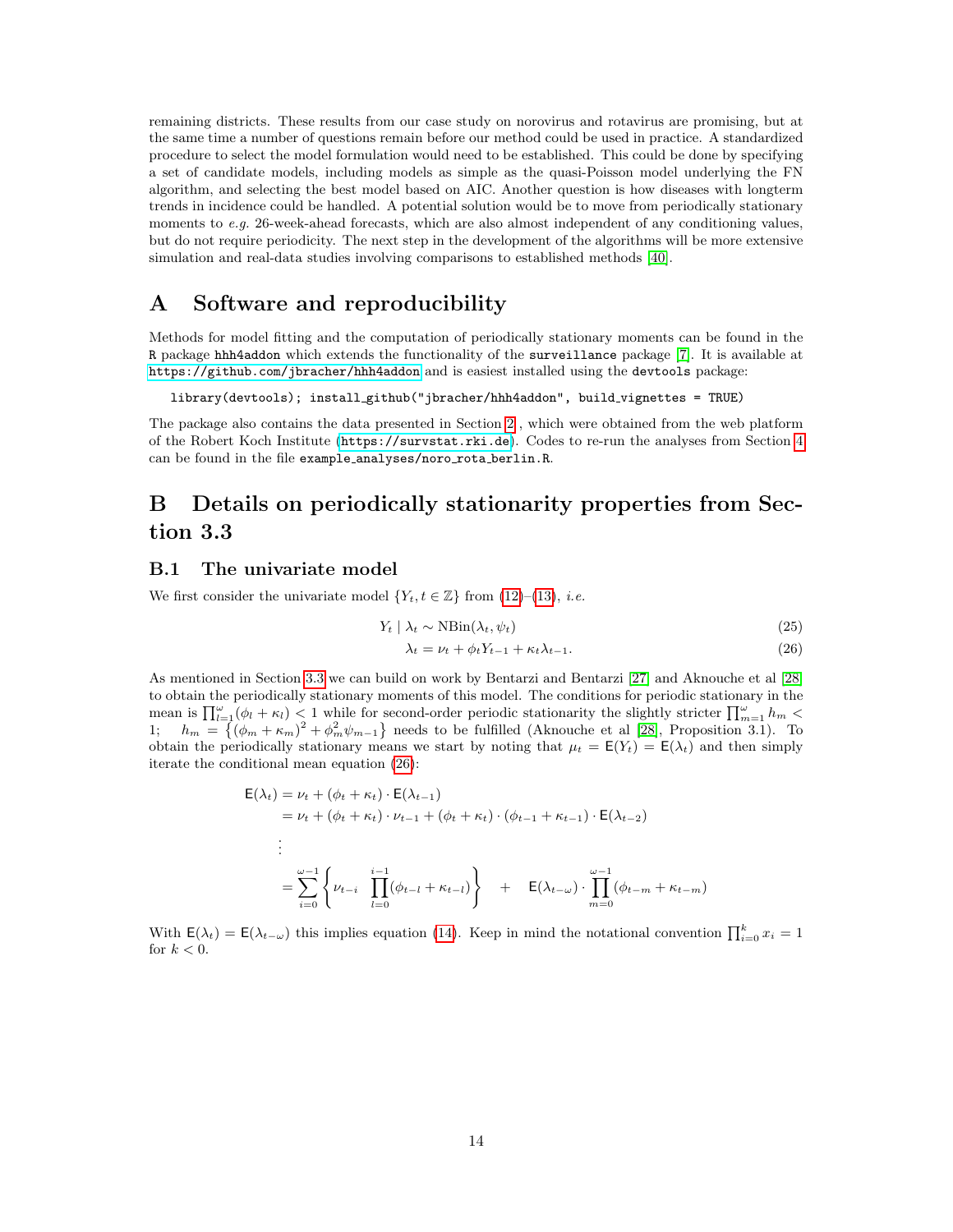For the periodically stationary variances consider

$$
\begin{split}\n\text{Var}(\lambda_{t}) &= \mathsf{E} \left\{ \text{Var}(\lambda_{t} \mid \lambda_{t-1}) \right\} + \text{Var} \left\{ \mathsf{E}(\lambda_{t} \mid \lambda_{t-1}) \right\} \\
&= \mathsf{E} \left\{ \text{Var}(\nu_{t} + \phi_{t} Y_{t-1} + \kappa_{t} \lambda_{t-1} \mid \lambda_{t-1}) \right\} + \text{Var} \left\{ \mathsf{E}(\lambda_{t} \mid \lambda_{t-1}) \right\} \\
&= \mathsf{E} \left\{ \phi_{t}^{2} \text{Var}(Y_{t-1} \mid \lambda_{t-1}) \right\} + \text{Var} \left\{ \nu_{t} + (\phi_{t} + \kappa_{t}) \lambda_{t-1} \right\} \\
&= \mathsf{E} \left\{ \phi_{t}^{2} (\psi_{t-1} \lambda_{t-1}^{2} + \lambda_{t-1}) \right\} + (\phi_{t} + \kappa_{t})^{2} \text{Var}(\lambda_{t-1}) \\
&= \phi_{t}^{2} \psi_{t-1} \text{Var}(\lambda_{t-1}) + \phi_{t}^{2} \psi_{t-1} \mathsf{E}(\lambda_{t-1})^{2} + \phi_{t}^{2} \mathsf{E}(\lambda_{t-1}) + (\phi_{t} + \kappa_{t})^{2} \text{Var}(\lambda_{t-1}) \\
&= \phi_{t}^{2} q_{t-1}^{2} + \underbrace{\left\{ (\phi_{t} + \kappa_{t})^{2} + \phi_{t}^{2} \psi_{t-1} \right\}}_{= h_{t}} \text{Var}(\lambda_{t-1}) \\
&= h_{t}\n\end{split}
$$

with  $q_t^2 = \psi_t \mu_t^2 + \mu_t$ . Iterating this recursion gives

$$
Var(\lambda_t) = \sum_{i=0}^{\omega-1} \phi_{t-i}^2 q_{t-i-1}^2 \prod_{l=0}^{i-1} h_{t-l} + Var(\lambda_{t-\omega}) \cdot \prod_{m=0}^{\omega-1} h_{t-m}
$$

and, as  $Var(\lambda_t) = Var(\lambda_{t-\omega})$ ,

<span id="page-14-3"></span><span id="page-14-2"></span>
$$
Var(\lambda_t) = \frac{\sum_{i=0}^{t-1} \phi_{t-i}^2 q_{t-i-1}^2 \prod_{l=0}^{i-1} h_{t-l}}{1 - \prod_{m=0}^{\omega-1} h_{t-m}}.
$$

Equation [\(15\)](#page-4-6) now follows directly from

$$
\begin{aligned} \text{Var}(Y_t) &= \mathsf{E}\{\text{Var}(Y_t \mid \lambda_t)\} + \text{Var}\{\mathsf{E}(Y_t \mid \lambda_t)\} = \mathsf{E}(\psi_t \lambda_t^2 + \lambda_t) + \text{Var}(\lambda_t) \\ &= \psi_t \text{Var}(\lambda_t) + \psi_t \mathsf{E}(\lambda_t)^2 + \mathsf{E}(\lambda_t) + \text{Var}(\lambda_t) = q_t^2 + (\psi_t + 1) \text{Var}(\lambda_t). \end{aligned} \tag{27}
$$

For the periodically stationary autocovariances first note that

$$
Cov(Y_t, Y_{t-d}) = \gamma_t(d) = Cov\left\{E(Y_t | \lambda_t, Y_{t-d})\right\}\n\left(E(Y_{t-d} | \lambda_t, Y_{t-d})\right) + E\left\{Cov(Y_t, Y_{t-d} | \lambda_t, Y_{t-d})\right\} = Cov(\lambda_t, Y_{t-d})\n\tag{28}
$$

for  $d \in \mathbb{N}$ . Next consider

$$
Cov(\lambda_t, Y_{t-d}) = Cov(\nu_t + \phi_t Y_{t-1} + \kappa_t \lambda_{t-1}, Y_{t-d}) = \phi_t Cov(Y_{t-1}, Y_{t-d}) + \kappa_t Cov(\lambda_{t-1}, Y_{t-d}).
$$
 (29)

For  $d = 1$ , equation [\(29\)](#page-14-1) becomes

<span id="page-14-1"></span>
$$
Cov(\lambda_t, Y_{t-1}) = \phi_t Var(Y_{t-1}) + \kappa_t Cov(Y_{t-1}, \lambda_{t-1}) = \phi_t Var(Y_{t-1}) + \kappa_t Var(\lambda_{t-1}).
$$

The last step holds as  $Cov(Y_{t-1}, \lambda_{t-1}) = Cov\{E(Y_{t-1} | \lambda_{t-1}), E(\lambda_{t-1} | \lambda_{t-1})\} + E\{Cov(Y_{t-1}, \lambda_{t-1} | \lambda_{t-1})\}$  $\text{Var}(\lambda_{t-1}) + 0$ . Using [\(27\)](#page-14-2) to express  $\text{Var}(\lambda_{t-1})$  through  $\sigma_{t-1}^2$  we obtain

$$
Cov(Y_t, Y_{t-1}) = Cov(\lambda_t, Y_{t-1}) = \phi_t \sigma_{t-1}^2 + \kappa_t \frac{\sigma_{t-1}^2 - q_{t-1}^2}{\psi_{t-1} + 1}.
$$
\n(30)

For  $d \geq 2$ , we can use [\(28\)](#page-14-3) in order to simplify [\(29\)](#page-14-1) to

<span id="page-14-5"></span><span id="page-14-4"></span>
$$
Cov(\lambda_t, Y_{t-d}) = (\phi_t + \kappa_t) Cov(Y_{t-1}, Y_{t-d}).
$$
\n(31)

Equation [\(16\)](#page-4-7) then follows directly from [\(30\)](#page-14-4) and [\(31\)](#page-14-5).

### <span id="page-14-0"></span>B.2 The multivariate model

In practice we are more interested in the multivariate version of our model, including higher order lags. Moving to a slightly more general formulation of the model  $(1)-(2)$  $(1)-(2)$  $(1)-(2)$ , consider an m-dimensional vector process  $\{Y_t = (Y_{1t}, \ldots, Y_{mt}); t \in \mathbb{Z}\}\)$  with

$$
Y_{it} \mid Y_{< t} \sim \text{NBin}(\lambda_{it}, \psi_{it}) \tag{32}
$$

<span id="page-14-6"></span>
$$
\lambda_t = \nu_t + \phi_{1t} Y_{t-1} + \ldots + \phi_{pt} Y_{t-p}
$$
\n
$$
\tag{33}
$$

<span id="page-14-7"></span>
$$
Y_{it} \perp Y_{jt} \mid Y_{
$$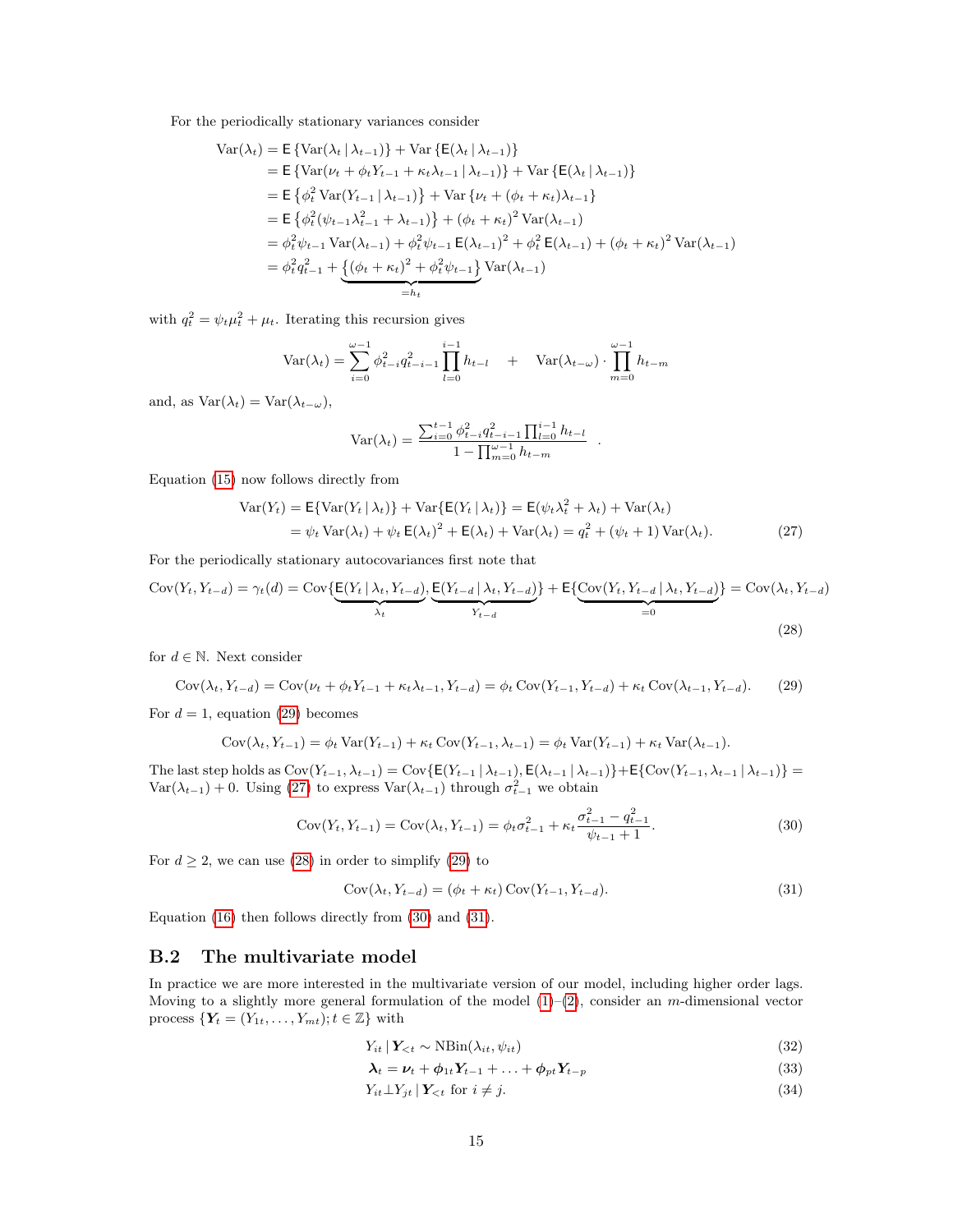The parameters  $v_t, \psi_t \in \mathbb{R}_{\geq 0}^m$  and  $\phi_{dt} \in \mathbb{R}_{\geq 0}^{m \times m}$ ,  $d = 1, \ldots, p$  are constrained to be non-negative and periodic with period  $\omega$ , *i.e.*  $\overline{\nu}_t = \nu_{t+\omega}$  etc. For simplicity we assume that  $\omega \geq p$ . To make computations easier in the following we introduce column vectors

$$
\tilde{\boldsymbol{Y}}_t = (1, \boldsymbol{Y}_{t-p+1}^\top, \ldots, \boldsymbol{Y}_t^\top)^\top \in \mathbb{R}^{1+pm}, t \in \mathbb{Z}
$$

which contain 1 as first entry followed by the stacked observations of  $p$  time periods leading up to and including t. The model parameters are arranged into  $(1 + pm) \times (1 + pm)$  square matrices

$$
\tilde{\phi}_t = \left(\begin{array}{cccc} 1 & \mathbf{0}_{1 \times m} & \mathbf{0}_{1 \times (p-1)m} \\ \mathbf{0}_{(p-1)m \times 1} & \mathbf{0}_{(p-1)m \times m} & \mathbf{I}_{(p-1)m \times (p-1)m} \\ \mathbf{v}_t & \phi_{pt} & \phi_{p-1,t} & \cdots & \phi_{1t} \end{array}\right), \ t \in \mathbb{Z}
$$

so that  $\tilde{\phi}_t \tilde{Y}_{t-1} = (Y_{t-p+2}, \ldots, Y_{t-1}, \lambda_t) = \mathsf{E}(\tilde{Y}_t | \tilde{Y}_{t-1})$ . The dispersion parameters  $\psi_{it}$  are assembled in column vectors  $\tilde{\psi}_t = (\mathbf{0}_{1+(p-1)m}^{\dagger}, \psi_{1t}, \dots, \psi_{mt})^{\dagger}$  with  $1+(p-1)m$  leading zeros.

A necessary and sufficient condition for periodic stationarity in the mean of the process  $\{Y_t, t \in \mathbb{Z}\}\$ can be taken from work by Ula and Smadi [\[41\]](#page-17-20) (we provide this in the Supplementary Material). If it is fulfilled the construction of the  $\phi_t$  implies

<span id="page-15-1"></span>
$$
\tilde{\boldsymbol{\mu}}_t = \tilde{\phi}_t \; \tilde{\boldsymbol{\mu}}_{t-1}
$$

for the periodically stationary means  $\tilde{\mu}_t = \mathsf{E}(\tilde{Y}_t)$ . Iterating this and using  $\tilde{\mu}_t = \tilde{\mu}_{t-\omega}$  we get  $\tilde{\mu}_t = \tilde{\Phi}_t \tilde{\mu}_t$ where  $\Phi_t = \phi_t \phi_{t-1} \cdots \phi_{t-\omega+1}$ . We obtain  $\tilde{\mu}_t$  as the eigenvector of  $\Phi_t$  corresponding to an eigenvalue of 1, scaled so that the first element is 1.

Given that  ${Y_t}$  is second-order periodically stationary a similar recursive relationship exists for the uncentered second moments  $\tilde{\Lambda}_t = \mathsf{E}(\tilde{Y}_t \tilde{Y}_t^{\top})$ . With  $\tilde{\Lambda}_t = \tilde{\phi}_t \tilde{\Lambda}_{t-1} \tilde{\phi}_t^{\top}$  it can be shown that (see Section [B.3](#page-15-0) for the derivation)

$$
(\tilde{\mathbf{\Lambda}}_t)_{ab} = \begin{cases} \{(\tilde{\psi}_t)_a + 1\} (\tilde{\mathbf{\Lambda}}_t)_{aa} + (\tilde{\mathbf{\Lambda}}_t)_{1a} & \text{if } a = b > 1 + m(p-1) \\ (\tilde{\mathbf{\Lambda}}_t)_{ab} & \text{otherwise.} \end{cases}
$$
(35)

Equation [\(35\)](#page-15-1) just describes the evaluation of a quadratic form and subsequent manipulation of the last  $m$  diagonal elements. It turns out to be quite challenging to solve this system analytically or find a condition under which a solution exists. We thus resort to solving it numerically:

# ALGORITHM 1 Iterative computation of  $\tilde{\Lambda}_1, \ldots, \tilde{\Lambda}_{\omega}$  $-$  Set  $\tilde{\mathbf{\Lambda}}_{\omega}^{(0)}$  to a starting value, e.g.  $\tilde{\boldsymbol{\mu}}_{\omega} \tilde{\boldsymbol{\mu}}_{\omega}^{\top}$ <br> $-$  For  $j = 1, 2, ...$  until convergence or a maximum number of iterations:  $-$  Compute  $\tilde{\Lambda}_{1}^{(j)}$  from  $\tilde{\Lambda}_{\omega}^{(j-1)}$  (using [\(35\)](#page-15-1))  $\begin{array}{lll} - & Compute \Lambda_1 & J^T \\ - & For \ t = 2, \ldots, \omega \end{array}$  $\begin{aligned} &\text{Compute }\widetilde{\mathbf{\Lambda}}_t^{(j)} \text{ from }\widetilde{\mathbf{\Lambda}}_{t-1}^{(j)}\ &\text{– if }\widetilde{\mathbf{\Lambda}}_t^{(j)} = \widetilde{\mathbf{\Lambda}}_t^{(i-1)} \text{ for } t = 1,\ldots,\omega\colon \text{Return }\widetilde{\mathbf{\Lambda}}_1^{(j)},\ldots,\widetilde{\mathbf{\Lambda}}_{\omega}^{(j)} \end{aligned}$

This is an extension of an algorithm from Held et al [\[12\]](#page-16-11) (Appendix A) where we only considered conditional moments and first order lags. The provided algorithm only allows to compute autocovariances  $Cov(Y_{it}, Y_{i,t-d})$  at a range  $d < p$ . If higher ranges are required one option is to artificially increase p by adding autoregressive parameters with value 0 for the required number of lags.

### <span id="page-15-0"></span>B.3 Derivation of equation [\(35\)](#page-15-1)

Assume a process of type [\(32\)](#page-14-6)–[\(34\)](#page-14-7) which is periodically stationary in the mean and consider

$$
\text{Cov}(\tilde{Y}_t) = \mathbb{E}\{\text{Cov}(\tilde{Y}_t | \tilde{Y}_{t-1})\} + \text{Cov}\{\mathbb{E}(\tilde{Y}_t | \tilde{Y}_{t-1})\}
$$
\n
$$
= \mathbb{E}\{\text{Cov}(\tilde{Y}_t | \tilde{Y}_{t-1})\} + \text{Cov}(\tilde{\phi}_t \tilde{Y}_{t-1})
$$
\n
$$
= \mathbb{E}\{\text{Cov}(\tilde{Y}_t | \tilde{Y}_{t-1})\} + \tilde{\phi}_t \text{Cov}(\tilde{Y}_{t-1})\tilde{\phi}_t^\top
$$
\n
$$
\mathbb{E}(\tilde{Y}_t \tilde{Y}_t^\top) - \tilde{\mu}_t \tilde{\mu}_t^\top = \mathbb{E}\{\text{Cov}(\tilde{Y}_t | \tilde{Y}_{t-1})\} + \tilde{\phi}_t \text{E}(\tilde{Y}_{t-1} \tilde{Y}_{t-1}^\top) \tilde{\phi}_t^\top - \underbrace{\tilde{\phi}_t \tilde{\mu}_{t-1} \tilde{\mu}_{t-1}^\top \tilde{\phi}_t^\top}_{\tilde{\mu}_t \tilde{\mu}_t^\top}
$$
\n
$$
\Leftrightarrow \underbrace{\mathbb{E}(\tilde{Y}_t \tilde{Y}_t^\top)}_{\text{denote this by } \tilde{\Lambda}_t} = \mathbb{E}\{\text{Cov}(\tilde{Y}_t | \tilde{Y}_{t-1})\} + \underbrace{\tilde{\phi}_t \overbrace{\mathbb{E}(\tilde{Y}_{t-1} \tilde{Y}_{t-1}^\top)}_{\text{denote this by } \tilde{\Lambda}_t} \tilde{\phi}_t^\top.
$$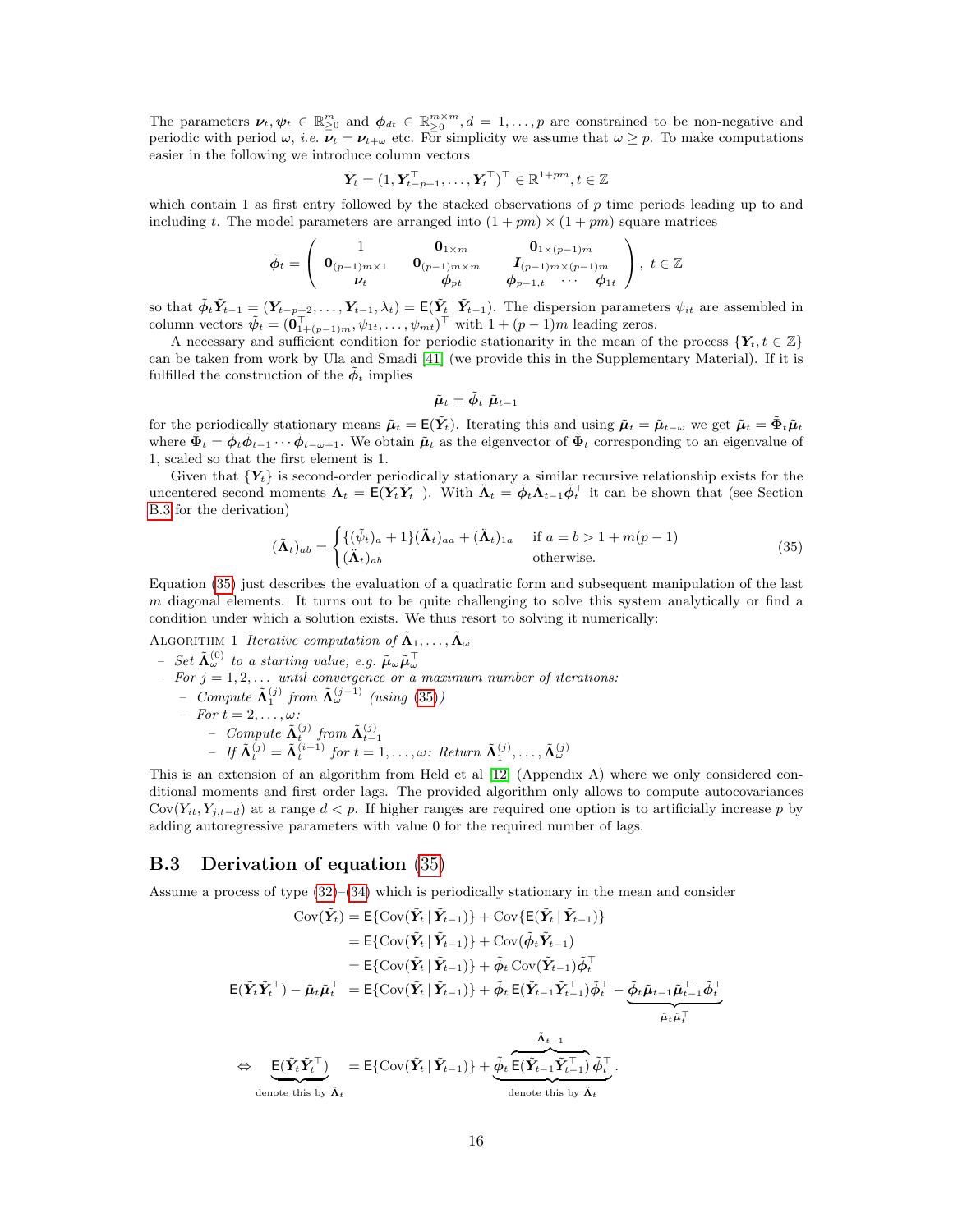By construction of  $\tilde{Y}_t$ , only its last m elements have a positive variance when conditioning on  $\tilde{Y}_{t-1}$ . Com-bined with the conditional independence assumption [\(34\)](#page-14-7) this implies that all elements of  $E\{Cov(\tilde{Y}_t | \tilde{Y}_{t-1})\}$ apart from the last m diagonal elements are 0. These last elements are given by  $\mathsf{E}(\psi_{1t}\lambda_{1t}^2+\lambda_{1t}),\ldots,\mathsf{E}(\psi_{it}\lambda_{mt}^2+\lambda_{nt})$  $\lambda_{mt}$ ). These are actually easy to compute from quantities already contained in  $\tilde{\Lambda}_t$ . To see this remember that  $\tilde{\phi}_t \tilde{Y}_{t-1} = \mathsf{E}(\tilde{Y}_t | \tilde{Y}_{t-1}) = (1, Y_{t-p+1}^\top, \ldots, Y_{t-1}^\top, \lambda_t^\top)^\top$ . The last m elements of the first row of  $\mathbf{\Lambda}_t = \mathsf{E}(\tilde{\phi}_t \tilde{\mathbf{Y}}_{t-1} \tilde{\mathbf{Y}}_{t-1}^\top \tilde{\phi}_t^\top)$  thus contain  $\mathsf{E}(\lambda_{1t}), \ldots, \mathsf{E}(\lambda_{mt}),$  which are just  $\mu_{1t}, \ldots, \mu_{mt}$ . The last m elements of the diagonal of  $\mathbf{A}_t$  contain  $\mathsf{E}(\lambda_{1t}^2), \ldots, \mathsf{E}(\lambda_{mt}^2)$ . We can therefore formulate the recursion using the manipulation of the diagonal given in equation [\(35\)](#page-15-1).

## References

- <span id="page-16-0"></span>[1] Keeling MJ, Rohani P. Modeling Infectious Diseases in Humans and Animals. Princeton, NJ: PUP; 2008.
- <span id="page-16-1"></span>[2] Siettos CI, Russo L. Mathematical modeling of infectious disease dynamics. Virulence. 2013;4(4):295- 306.
- <span id="page-16-2"></span>[3] Held L, Höhle M, Hofmann M. A statistical framework for the analysis of multivariate infectious disease surveillance counts. Stat Model. 2005;5(3):187-199.
- <span id="page-16-3"></span>[4] Paul M, Held L, Toschke AM. Multivariate modelling of infectious disease surveillance data. Stat Med. 2008;27(29):6250–6267.
- <span id="page-16-4"></span>[5] Held L, Paul M. Modeling seasonality in space-time infectious disease surveillance data. Biom J. 2012;54(6):824–843.
- <span id="page-16-5"></span>[6] Meyer S, Held L. Power-law models for infectious disease spread. Ann Appl Stat. 2014;8(3):1612–1639.
- <span id="page-16-6"></span>[7] Meyer S, Held L, Höhle M. Spatio-temporal analysis of epidemic phenomena using the R package surveillance. *J Stat Softw.* 2017;77(11):1-55.
- <span id="page-16-7"></span>[8] Bauer C, Wakefield J. Stratified space-time infectious disease modelling, with an application to hand, foot and mouth disease in China. J R Stat Soc C-Appl Stat. 2018;67(5):1379-1398.
- <span id="page-16-8"></span>[9] Herzog SA, Paul M, Held L. Heterogeneity in vaccination coverage explains the size and occurrence of measles epidemics in German surveillance data. Epidemiol Infect. 2011;139(4):505-515.
- <span id="page-16-9"></span>[10] Meyer S, Held L. Incorporating social contact data in spatio-temporal models for infectious disease spread. Biostatistics. 2017;18(2):338–351.
- <span id="page-16-10"></span>[11] Paul M, Held L. Predictive assessment of a non-linear random effects model for multivariate time series of infectious disease counts. Stat Med. 2011;30(10):1118-1136.
- <span id="page-16-11"></span>[12] Held L, Meyer S, Bracher J. Probabilistic forecasting in infectious disease epidemiology: the 13th Armitage lecture. Stat Med. 2017;36(22):3443-3460.
- <span id="page-16-12"></span>[13] Held L, Hofmann M, Höhle M, Schmid V. A two-component model for counts of infectious diseases. Biostatistics. 2006;7(3):422-437.
- <span id="page-16-13"></span>[14] Ray EL, Sakrejda K, Lauer SA, Johansson MA, Reich NG. Infectious disease prediction with kernel conditional density estimation. Stat Med. 2017;36(30):4908-4929.
- <span id="page-16-14"></span>[15] Zhu F. A negative binomial integer-valued GARCH model. J Time Ser Anal. 2011;32(1):54–67.
- <span id="page-16-15"></span>[16] White LF, Pagano M. A likelihood-based method for real-time estimation of the serial interval and reproductive number of an epidemic. Stat Med. 2008;27(16):2999-3016.
- <span id="page-16-16"></span>[17] Gardner WA, Napolitano A, Paura L. Cyclostationarity: Half a century of research. Signal Process. 2006;86(4):639 - 697.
- <span id="page-16-17"></span>[18] Heymann DL, ed.Control of Communicable Diseases Manual. Washington, DC: APHA Press; 20th ed.2015.
- <span id="page-16-18"></span>[19] Richardson M, Elliman D, Maguire H, Simpson J, Nicoll A. Evidence base of incubation periods, periods of infectiousness and exclusion policies for the control of communicable diseases in schools and preschools. Pediatr Infect Dis J. 2001;20(4):380–391.
- <span id="page-16-19"></span>[20] Brockmann D, Hufnagel L, Geisel T. The scaling laws of human travel. Nature. 2006;439(7075):462- 465.